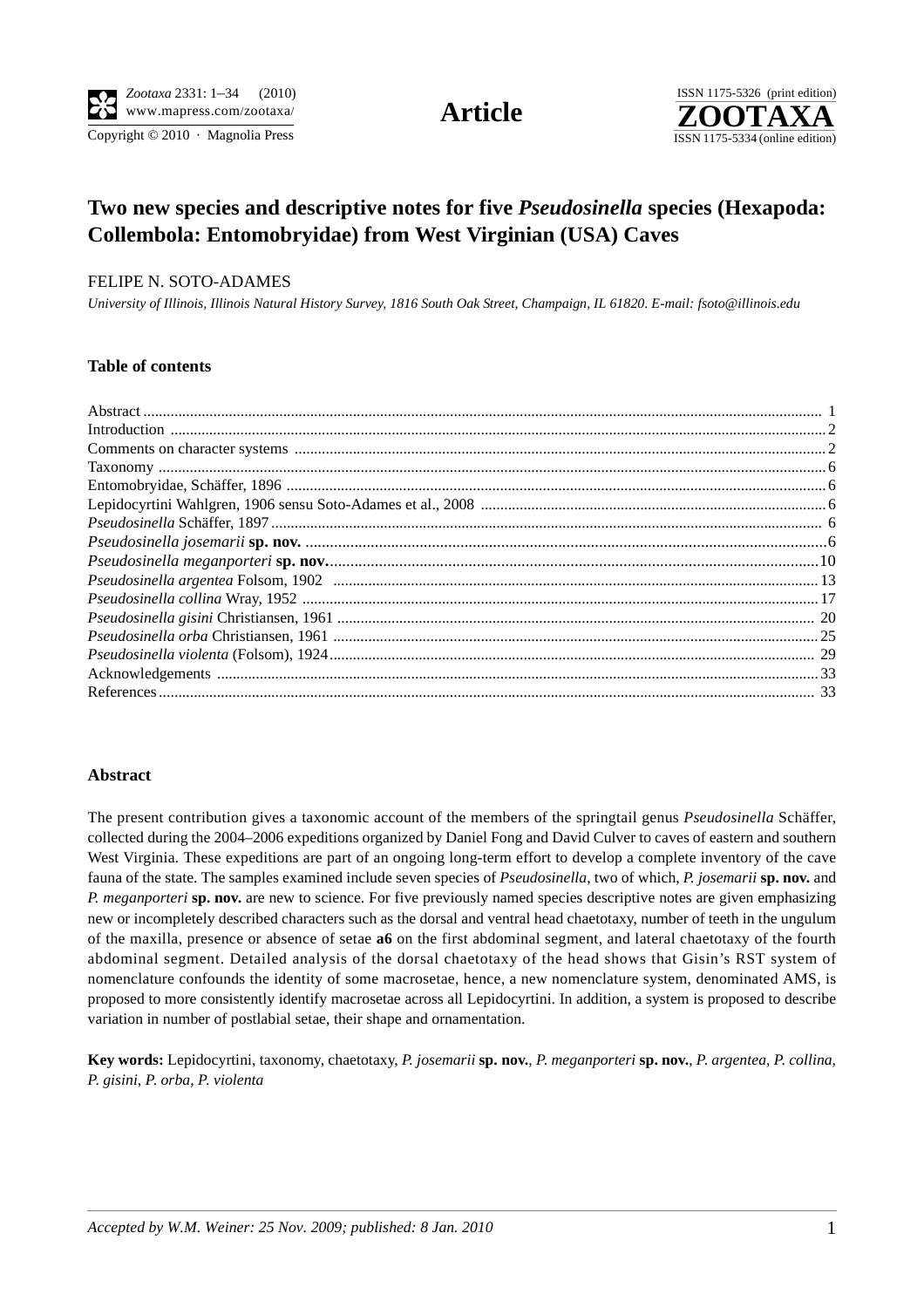#### **Introduction**

As part of a continued survey of the biodiversity of caves in West Virginia (Fong *et al.* 2007), I received abundant material referable to the genus *Pseudosinella* Schäffer. Detailed study of this material revealed the presence of seven species, two of which are new to science and are herein described. I also took the opportunity to expand on the description of some previously described species, to explore the species level diagnostic utility of some new and little used characters. The characters discussed below are either used here for the first time to distinguish *Pseudosinella* species (e. g., presence or absence of seta **a6** on the first abdominal segment), or are already used to separate species in the allied genus *Lepidocyrtus* Bourlet (e.g., number of setae on the posterior margin of the fourth abdominal segment) but have never (or rarely) been applied to *Pseudosinella*. I also discuss some characters (e.g., dorsal head and postlabial chaetotaxies) routinely described for the group, but that from my perspective, need clarification in terms of their organization.

Types and all other specimens are deposited in the collection of the Illinois Natural History Survey, at the University of Illinois, Urbana-Champaign, Illinois, USA.

Abbreviations: In the descriptions of labial chaetotaxy, macrosetae (relative to other labial setae) are represented by upper case letters, microsetae by lower case, ciliate by underlining (Fig. 6), whereas the symbol for smooth setae is not modified (Fig. 78). Ant. (1–4), Th. (1–3), and Abd. (1–6) stand for antennal segment, thorax and abdomen, respectively.

#### **Comments on character systems**

**Dorsal chaetotaxy of the head**. In Lepidocyrtini, the dorsal chaetotaxy in the central region of the head is reduced (as compared to many Entomobryini and Seirini), relatively well organize and easy to understand. Traditionally the macrochaetotaxy of this region has been described using the RST system introduced by Gisin (1967). In Gisin's system, the two pairs of anterior macrosetae, which form a **R**ectangle, are part of the R series, the two pairs posterior to the R setae are denominated S and T (Fig. 24). However, it is clear that in North American species with four paired macrosetae, Gisin's S and T do not correspond to the same setae as in species with five paired macrosetae (cf. Figs. 24, 93). Thus, a more detailed identification system is necessary to resolve problems of primary homology determination. Here I extend to *Pseudosinella* (and Lepidocyrtini in general) a nomenclature system originally proposed by Szeptycki (1973) for macrosetae in Korean *Homidia*. This system was developed in more detail by Mari Mutt (1979) for *Dicranocentrus* Schött and later applied, with modifications, to *Entomobrya* Rondani (Jordana & Baquero 2005) and *Seira* Lubbock (Soto-Adames 2008).This system assigns the chaetotaxy of the central section of the head to three rows A(nterior), M(edial), and S(utural) (henceforth the AMS system). The most important characters in these rows thus far observed in Lepidocyrtini are the presence or absence of macrosetae, presence or absence of microseta **M0**, and position of setae **M1/S1** (I have not been able to determine the actual homology of these setae when only one of them is present, when both are present determination of the identity of each seta is trivial) and **S0**. In light of the AMS system, Gisin's **S** and **T** correspond to **M2** and **S3** in species with four paired macrosetae (e.g., *P. meganporteri* **sp. nov.**; Fig. 24), whereas in species with five paired setae (e.g., *P. orba* Christiansen, 1961; Fig. 93), **M2** is a microseta, and **R3**, **S** and **T** correspond to **M1**, **S3** and **S2**. The AMS system also accounts for additional setae, including a seta anterior to **A2** (here labeled **A2a** and identified as **R1s** by Wang *et al.* 2003 in the context of Gisin's system) and all posterior setae (Fig. 4). Most posterior setae are not considered here because they are often difficult to see, especially if they are short. Of the posterior setae, **Pa5** ( $\mathbf{P}_0$  of authors, Mari Mutt 1986) is most frequently present as a macroseta. Some other species (e.g., *P. espana* Christiansen, 1961) have additional macrosetae on the latero-posterior region of the head, probably corresponding to **Pa3** and **Pm3**, but the illustrations currently available do not allow an unambiguous determination. The equivalency of the most common macrosetae present in New World Lepidocyrtini in the AMS and the extended Gisin (1967) systems is shown in Table 1.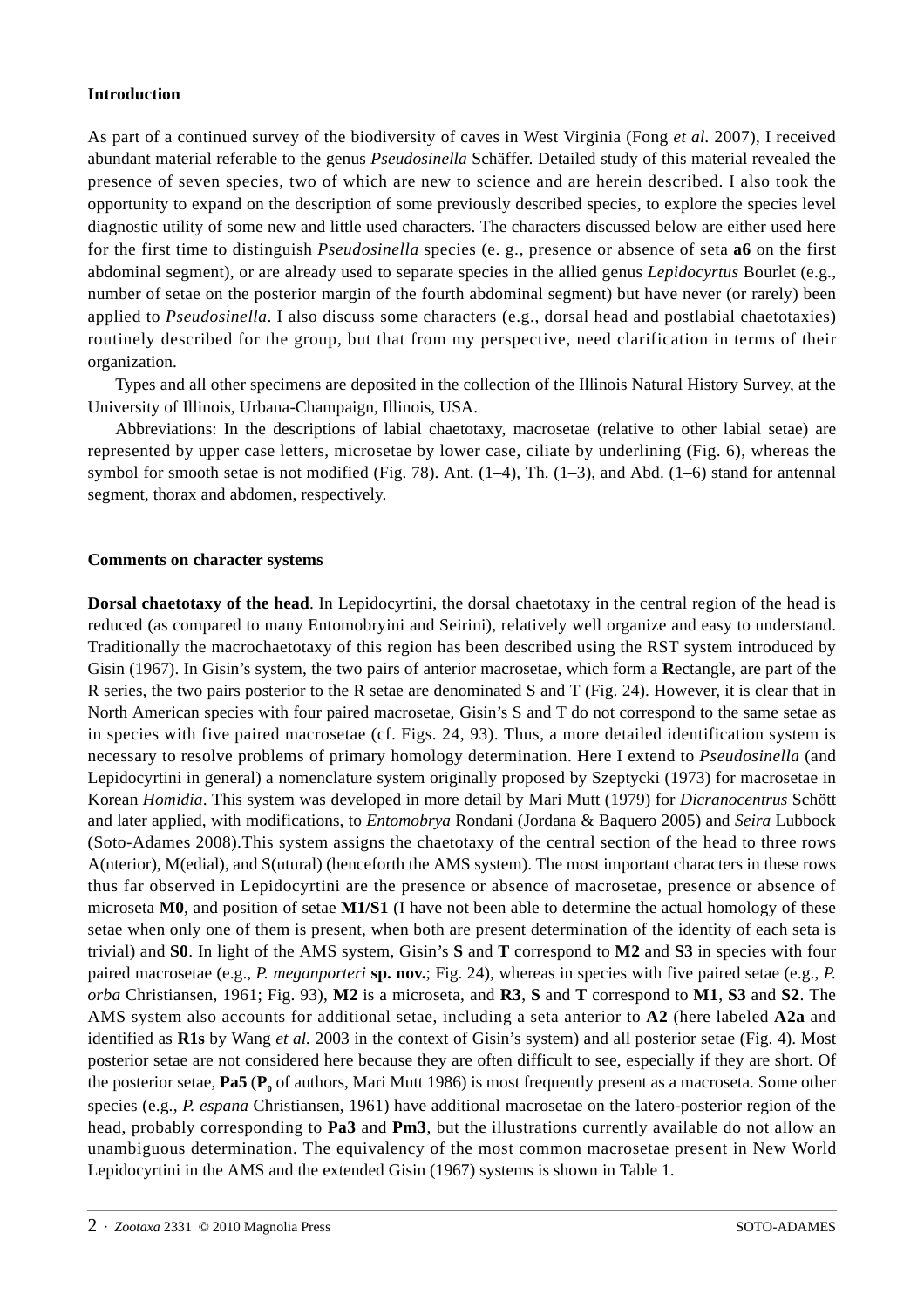| Gisin (1967)/Wang et al. (2003) | AMS                              |
|---------------------------------|----------------------------------|
| R <sub>0</sub>                  | A <sub>0</sub>                   |
|                                 | A1                               |
| R1s                             | A2a                              |
| R1                              | A2                               |
| R2                              | A3                               |
| R <sub>3</sub>                  | M1                               |
| ${\bf S}$                       | M <sub>2</sub> or S <sub>3</sub> |
| $\mathbf T$                     | S <sub>2</sub> or S <sub>3</sub> |
| $P_0$                           | Pa5                              |

**TABLE 1.** Nomenclature of the dorsal chaetotaxy of the head, comparison between Gisin (1967)/Wang. *et al. (2003)* and AMS systems.

**Pleural fold and peristomal setae**. Hüther (1986) showed that some lateral seta inserted near the mouth cone vary between species and may provide information to distinguish species. These setae are best seen on lateral mounts of the head and are often difficult to make out in dorso-ventral mounts, unless the head is slightly tilted. In the present descriptions I have emphasized five setae: the two pleural setae and the peristomal setae 0–2 (**pss0–2** in Hüther's notation). In all species discussed here the distal seta in the pleural fold is shorter than the basal seta. In most species these two setae have similar ornamentation. However, in *P. gisini* Christiansen, 1961 all but the largest individuals have the distal seta ciliate and the basal seta smooth; in the largest individuals both setae are smooth. Seta **pss0** is never differentiated and has the same ornamentation as most other surrounding setae, whereas **pss1–2** are often differentiated into needle-like smooth setae, bothriotricha-like ciliate setae, or simply have ornamentation that contrasts with the surrounding setae.

**Ungulum of maxilla.** The sclerotized portion of the head of the maxilla (ungulum) may have three (Fig. 112) or four (Fig. 80) teeth depending on the species. In the two species with four teeth discussed here (*P. argentea* and *P. gisini*) the fourth tooth appears as a subdivision of shortest tooth.

**Proximal setae of labial palp.** All species of Entomobryidae so far examined have five proximal setae at the base of the labial palps (Fjellberg 1999). In most species included here the outer setae (**Z**) is subequal to slightly smaller than the median seta (**Y**), but in *P. orba* and *P. meganporteri* **nov. sp.**, **Z** is distinctly shorter than **Y**.

**Postlabial setae.** The postlabial chaetotaxy has been used to separate species in *Sinella* Brook (Chen & Christiansen 1993, 1997), but in Lepidocyrtini only the number of setae along the ventral groove and those just posterior to the labial triangle suture are usually reported (e. g., Arbea & Ariza 2007, Mendoça & Fernandes 2007, Traser & Dány 2008, Mateos 2008a). The organization of postlabial setae in Lepidocyrtini is similar to that in *Sinella*, and although Chen & Christiansen (1993) use a nomenclature system based on rows, (G, H, I, etc.) I find the organization of setae easier to understand by naming columns instead. Here I consider only the five columns in the field delimited by the ventral groove, the lateral column continuous with labial seta **L2** and the most posterior seta along the ventral groove (Fig. 6). The five columns are labeled I(nner), C(entral), E(xternal), L(ateral) and O(uter). Characters varying in the species described below include the number of setae per column, ornamentation of the setae, and presence or absence of differentiated setae in columns L and O. Seta **O1** in the columnar system corresponds to **X** in *Sinella*, but seta **L2** apparently does not have a corresponding setae in *Sinella* (unless one considers it a laterally displaced **X3**). As in *Sinella*, additional differentiated setae occur external to column O, but they tend to be more variable within species than setae associated with columns L and O. In all drawings of the postlabial region presented here ciliate setae are represented by circles and smooth setae by dots.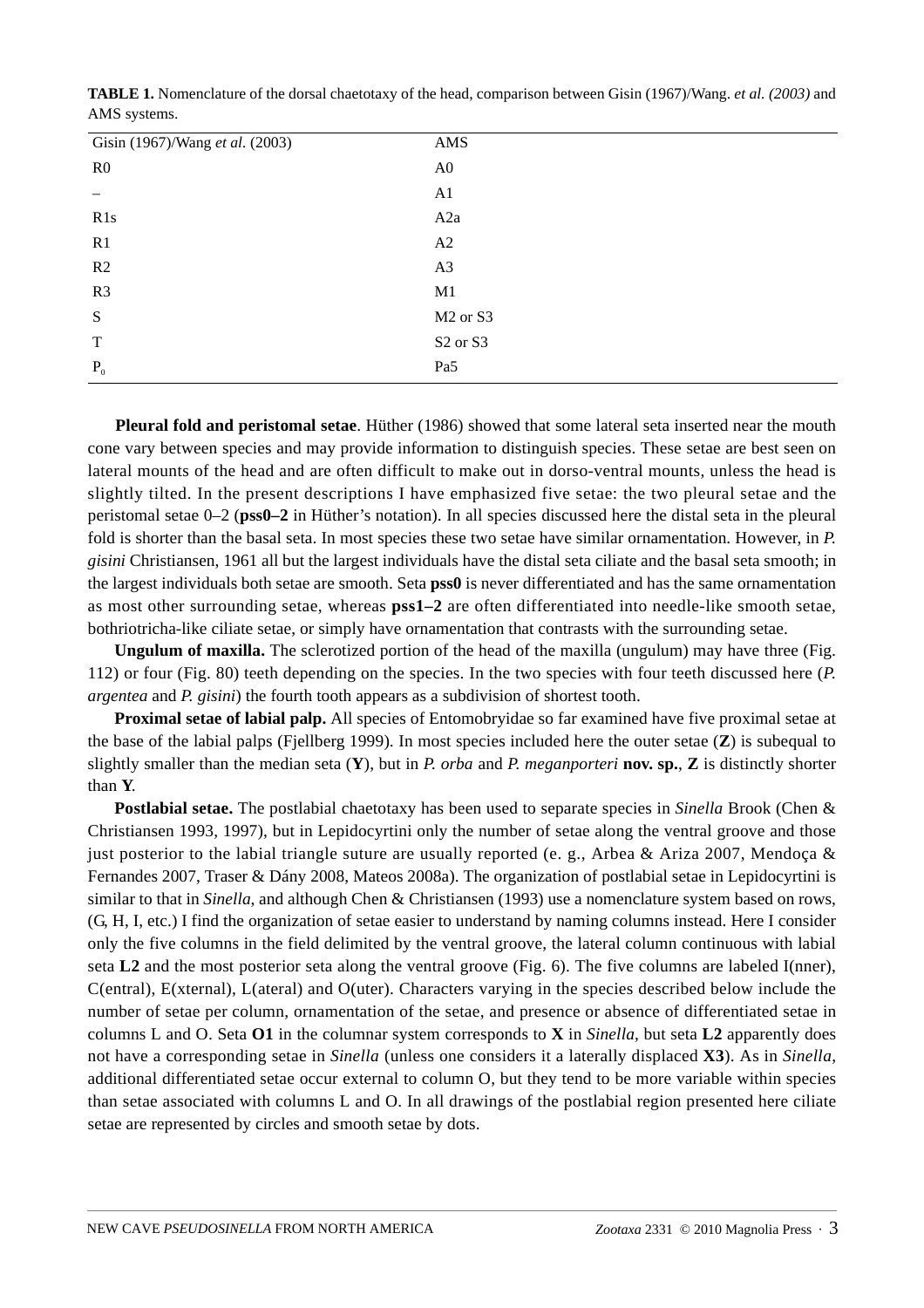**Body chaetotaxy.** All descriptions of the chaetotaxy follow Szeptycki's (1979) system. In Lepidocyrtini, mesothoracic rows m and p usually include 3 and 6 setae respectively. In the adults of some *Lepidocyrtus* (e.g., *L. curvicollis* Bourlet*, L. paradoxus* Uzel) these rows are polychaetotic and the proliferation of microsetae does not allow the unambiguous identification of the primary setae (Hüther 1986). All *Pseudosinella* reported here have a normal number of mesothoracic setae.

Seta **a6** on Abd.1 is apparently (?) present in all *Lepidocyrtus*, but it is absent in *P. josemarii* **sp. nov.**, *P. meganporteri* **sp. nov.** and *P. orba*.

The relative position of macroseta **B5** on Abd. 4 varies between species. Here I describe this variation as the relative position of **B5** with respect to a line drawn between **A5** and **C2**. In some instances, **B5** is displaced so far anteriorly as to be closer or even paired to **C2** and **A4** rather than to **A5** (e.g., *P*. *meganporteri* **sp. nov.**, *P*. *orba* and *P. violenta* (Folsom), 1924). In these cases, it would seem that seta **B5** is absent and two interpretations of the pattern of hairs are possible: 1) following the matching setae on column A, the seta missing in column B is **B5**, thus the macrosetae present would be **B4** and **B6**; 2) ignoring column A, and counting setae on column B from posterior to anterior, both **B5** and **B4** are present and the macrosetae are **B5** and **B6**. Given that macroseta **B5** appears to be primary (Szeptycki 1979), it seems appropriate for the time being to always consider the enlarged penultimate seta on the column as **B5**, irrespective of its position along the axis of the column. Following this convention, the only way to determine if **B5** is actually absent is to study the postembryonic development of the chaetotaxy in individual species. In any event, the correct identification of the anterior macroseta will require all setae between column C and the pseudopore to be accounted for.

Hüther (1971) Fjellberg (2007), Mateos (2008a, b), and Traser & Dányi (2008) have used the presence and position of lateral macrosetae to differentiate between species of *Lepidocyrtus*, but in general, the lateral chaetotaxy of Abd. 4 has not been use extensively in species diagnosis. Macrosetae in this region show two general morphologies (see Barra 2004 for an example of these differences in *Seira,* these are the same differences observed in Lepidocyrtini): short, thick and blunt or truncate; and long, thin and acuminate. These differences are usually reflected in the diameter of the socket, with blunt and truncate macrosetae having clearly larger sockets than the acuminate setae, although in small species (or individuals) sometimes it is difficult to decide to which category a seta belongs by just observing the socket. Although here I use the term stout for the larger truncate or blunt macroseta, and the acuminate hairs are referred to as slender macrosetae, the distinction is often blurred when only the socket are observed, and this ambiguity is reflected in the drawing renditions of the sockets. In the descriptions, all enlarged setae are referred to as macroseta. Setae **E2**, **E3** and **F1** are stout macrosetae in all species discussed here; **D3** maybe stout or slender, whereas **F2** is a stout in *P. gisini* and *P. violenta* and a microseta in all other species. Setae **T6**, **T7**, **D2**, **E1** and **F3** are variable, but appear mostly as slender macrosetae or microsetae. The identity of setae **E4** and **De1** is unclear. Seta **E4** appears to be a slender macroseta in all species considered here and seta **De1** seems absent in *P. argentea* and *P. violenta* and present in the other five species (cf. Figs 12, 47). However, across species, these two setae differ in insertion placement in relation to setae in other columns. Instead of trying to identify them in absolute terms the description only refer to the presence or absence of the microseta posterior **E3**.

The number of setae on the posterior margin of Abd. 4 is commonly included by Christiansen and Bellinger (1998) in the description of *Lepidocyrtus* species, but it has been ignored in *Pseudosinella*. However, this character also is informative to discriminate *Pseudosinella* species: *P*. *josemarii* **sp. nov.** and *meganporteri* **sp. nov.** lack posterior setae, *P. argentea* Folsom, 1902 has 2+2–4+4 setae, *P. orba* 3+3, *P. violenta* 4+4, and *P. collina* Wray, 1952 and *P. gisini* 5+5.

**Characters in the** *Pseudosinella* **database (Christiansen** *et al.* **2009).** To facilitate comparisons with previously described species, Table 2 shows the character states of the new species for characters included in the *Pseudosienlla* database and identification key (Christiansen *et al.* 2009).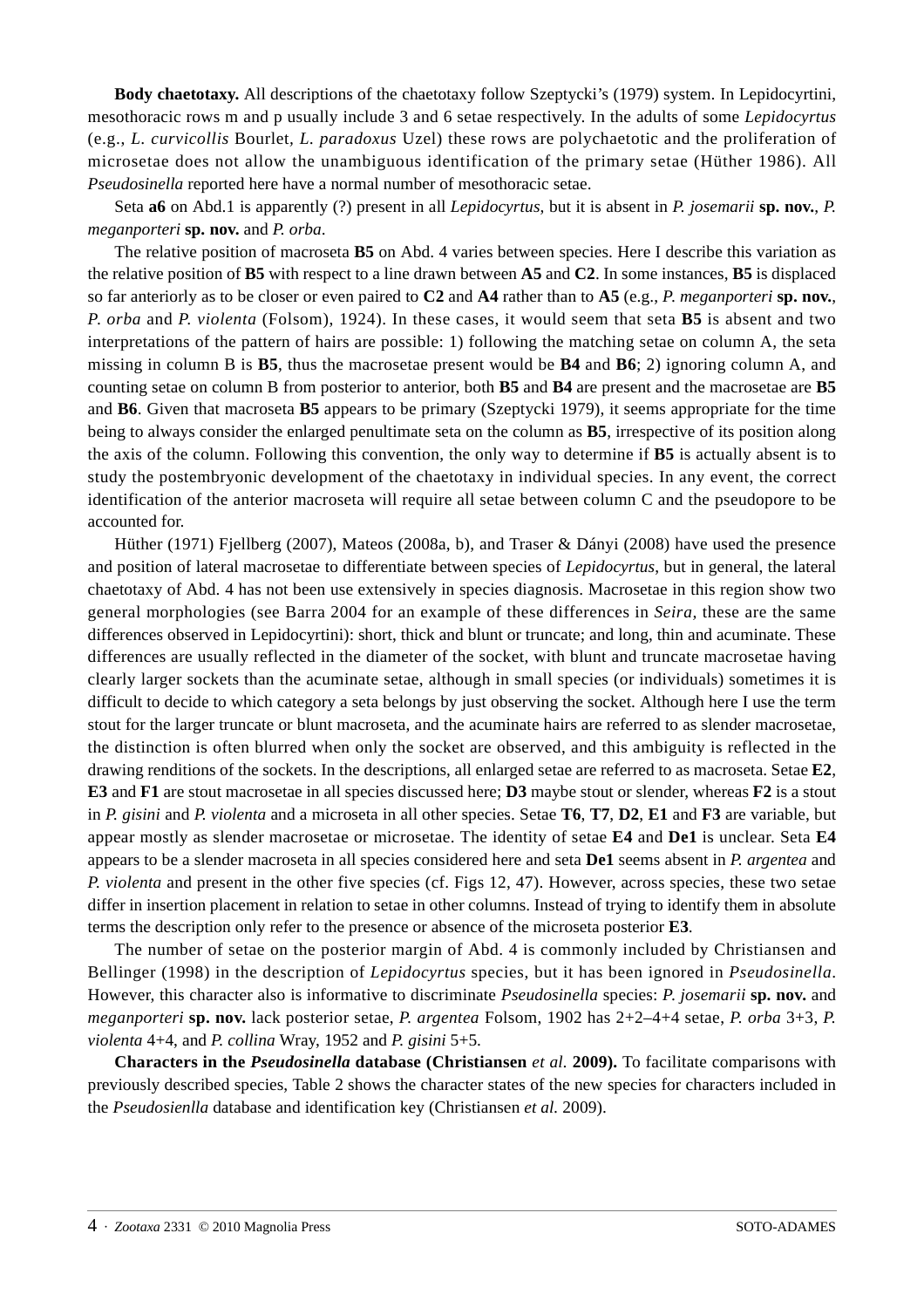| Character                                     | P. josemarii sp. nov. | P. meganporteri sp. nov. |
|-----------------------------------------------|-----------------------|--------------------------|
| 1. Head macroseta S (M2 or S3)                | $(1)$ absent          | $(2)$ present $(M3)$     |
| 2. Head macroseta T (S2 or S3)                | $(1)$ absent          | $(2)$ present $(S3)$     |
| 3. Labial seta m1                             | $(4)$ ciliate m       | $(4)$ ciliate m          |
| 4. Labial seta m2                             | $(4)$ ciliate m       | $(4)$ ciliate m          |
| 5. Labial seta r                              | $(5)$ absent          | $(2)$ ciliate $\mu$      |
| 6. Labial seta e                              | $(4)$ ciliate m       | $(4)$ ciliate m          |
| 7. Labial seta L1                             | $(4)$ ciliate m       | $(4)$ ciliate m          |
| 8. Labial seta L2                             | $(4)$ ciliate m       | $(4)$ ciliate m          |
| 9. Abd. 2 seta a (a2)                         | $(2)$ ciliate fs      | $(2)$ ciliate fs         |
|                                               |                       |                          |
| 10. Abd. 2 seta b (m3)                        | $(4)$ ciliate m       | $(4)$ ciliate m          |
| 11. Abd. $2$ seta $p(a2p)$                    | $(1)$ absent          | $(1)$ absent             |
| 12. Abd. 2 seta q1 (m3e)                      | $(1)$ smooth $\mu$    | $(1)$ smooth $\mu$       |
| 13. Abd. 2 seta q2 (p4)                       | $(1)$ smooth $\mu$    | $(1)$ smooth $\mu$       |
| 14. Th. 2 shape posterior macrosetae          | Not seen              | Not seen                 |
| 15. Th. 2 number posterior macrosetae         | 1(p3)                 | 2(p3, p5)                |
| 16. Th. 3 shape posterior macrosetae          | Not seen              | Not seen                 |
| 17. Th. 3 number posterior macrosetae         | 1(p3)                 | 2(p2, p3)                |
| 18. Abd. 4 macroseta P (C1)                   | $(1)$ absent          | $(1)$ absent             |
| 19. Abd. 4 number macrosetae M (B4-6)         | 2(B5, B6)             | 2(B5, B6)                |
| 20. Abd. 4 seta s                             | $(2)$ ciliate fs      | $(2)$ ciliate fs         |
| 21. Tenent hair shape                         | $(1)$ acuminate       | $(1)$ acuminate          |
| 22. Inner ungula teeth                        | $(2)$ 3 teeth         | $(2)$ 3 teeth            |
| 23. Unguis wing tooth                         | $(2)$ present         | $(1)$ absent             |
| 24. Unguiculus wing tooth                     | $(3)$ weak            | $(1)$ absent             |
| 25. Unguiculus shape                          | $(1)$ acuminate       | (3) swollen              |
| 26. Eye number                                | $\boldsymbol{0}$      | $\boldsymbol{0}$         |
| 27. Number inner setae on manubrial plate     | 2                     | $5 - 6$                  |
| 28. Number outer setae on manurbial plate     | 2                     | $2 - 5$                  |
| 29. Habitat                                   | $(1)$ caves           | $(1)$ caves              |
| 30. Biogeographic region                      | (2) North America     | (2) North America        |
| 31. Ant. 4 apical bulb                        | $(1)$ absent          | $(1)$ absent             |
| 32. Ant. 3 sense organ                        | Not seen              | (3) paddles              |
| 33. Maximum length                            | $1,4 \text{ mm}$      | $2,2$ mm                 |
| 34. Position distal unpaired ungual tooth     | 50-53%                | 36-43%                   |
| 35. Antennal length/cephalic diagonal         | $1.4 - 1.8$           | $1.8 - 2.3$              |
| 36. Differentiated metatibiotarsal macrosetae | $(3)$ blunt           | (2) acuminate            |
| 37. Dorsal head seta RO (A0)                  | $(2)$ present         | $(2)$ present            |

**TABLE 2.** Character states of the new species described here, corresponding to characters in the Christiansen *et al.* (2009) and Jordana & Baquero (2007) data matrices. In the character list column, Gisin's seta notation is followed (in parenthesis) by notation used in descriptions in the present work. Number in parenthesis under each species column refers to character code in the original database; character states  $m=$  macroseta,  $\mu=$  microseta, fs= fan-shaped.

continued next page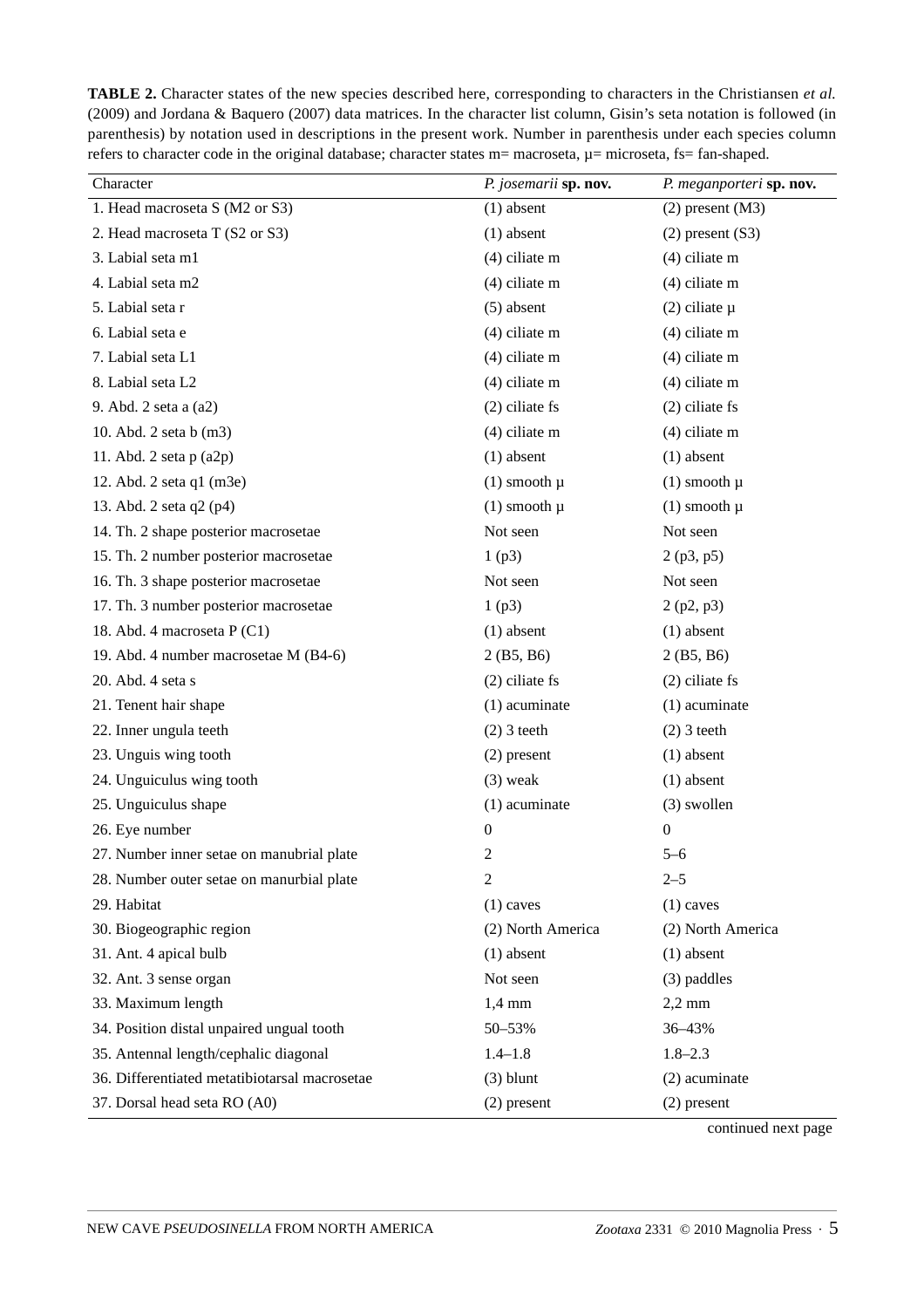**TABLE 2.** (continued)

| Character                           | P. josemarii sp. nov. | P. meganporteri sp. nov. |
|-------------------------------------|-----------------------|--------------------------|
| 38. Dorsal head seta R1 (A2)        | $(2)$ present         | $(2)$ present            |
| 39. Dorsal head seta R2 (A3)        | $(2)$ present         | $(2)$ present            |
| 40. Dorsal head seta R3 (M1)        | $(1)$ absent          | $(1)$ absent             |
| 41. Dorsal head seta P (Pa5)        | present               | present                  |
| 42. Posterior edge of unguiculus    | smooth                | smooth                   |
| 43. Apical/subapical mucronal tooth | >1                    | >1                       |

### **Taxonomy**

# **Entomobryidae, Schäffer, 1896**

# **Lepidocyrtini Wahlgren, 1906** *sensu* **Soto-Adames** *et al.***, 2008**

### *Pseudosinella* **Schäffer, 1897**

Eyes fewer than 8, scales finely denticulate and apically rounded covering head, body and ventral face of furcula, distal vesicles of ventral tube smooth, mucro bidentate.

In addition to the characters mentioned in the previous section, the species described below share the absence of apical papilla on Ant. 4, absence of scales on antennae, ventral tube, legs and dorsal face of manubrium, outer maxillary lobe with apical and subapical setae smooth and subequal, three medial and one anterior seta-like processes on the sublobular plate (Fig. 40), labial papilla E with four seta-like processes in addition to the lateral process (Fig. 92), and the presence of a smooth mucronal spine reaching the basal mucronal tooth (Fig. 18). The sublobular plate of the outer maxillary lobe of all species has four processes, but the shortest process arises from the dorsal margin of the plate and in most cases it is folded under or covered by the edge of the labrum (Fig. 40).

### *Pseudosinella josemarii* **sp. nov.**

Figs 1–20, Table 3

**Material Examined.** Holotype: **HARDY Co**., Dyer's Cave, 24 May 2006, D. Culver, D. Cowan, H. Hobbs & B. Hutchins, col.; female, slide mounted. Paratypes: **BERKELEY Co**., Whitings Necks Cave, 29 May 2006, D. Fong, M. Porter & C. Tudge, col., 1 on slide; **GRANT** Co., Kline Gap Cave, 20 May 2006, D. Culver, D. Fong, col., 1 on slide. Additional material: **GREENBRIER Co.,** Trillium Cave, 28 May 2004, 2 individuals on slides, 5 others in alcohol.

**Etymology.** This species is dedicated to my mentor, colleague and friend José A. Mari Mutt, for all his important contributions to our understanding of the taxonomy of Entomobryidae.

**Description.** Length up to 1.4 mm; color in alcohol white, without trace of pigment. Subapical sense organ of Ant. 4 clavate (Fig. 1). Typical Ant. 3 sense organ absent, two subapical thin walled sensilla present (Fig. 2). Dorsal head chaetotaxy (Fig. 4) includes five antennal macrosetae, and macrosetae **A0**, **A2**, **A3** and **Pa5**; microsetae **A1** and **M0** ciliate, all other dorsal microsetae smooth; seta **S0** closer to **S3** than **S2**; **M1/S1** closer to **M2** than **S0**. Eyes absent. Prelabral setae ciliate, all labral setae smooth. Labral papillae obscured in all specimens examined. Pleural setae ciliate, all **pss** setae ciliate, **pss0** normal, **pss1–2** bothriotricha-like (Fig. 3). Ungulum of maxilla with 3 teeth. Lateral process of labial papilla E slightly curved dorsally and not nearly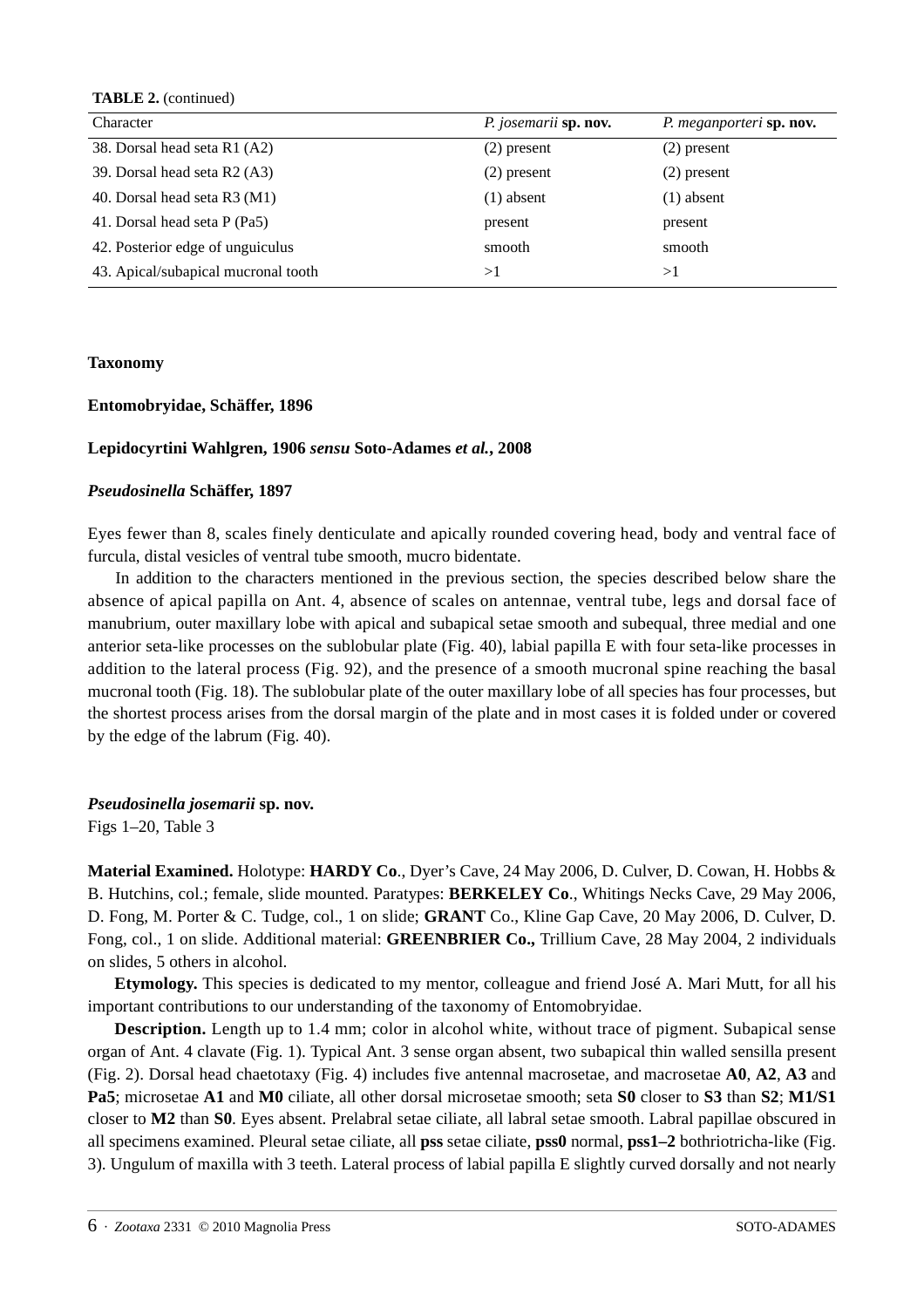reaching tip of papilla. Basal proximal seta of labial palp with setae **Y** and **Z** subequal (Fig. 5). Labial and post-labial chaetotaxy as in Fig. 6: labial formula **M1M2oEL1L2A1–5**, socket of **r** present but without hair; postlabium with 4+4 ciliate setae along ventral groove (column I); columns C, E, and L with 1, 2 and 3 setae respectively; **L2** not modified, **O1** reduced and smooth; one or two setae modified as **O1** found beyond column O (not shown). Body formula for inner macrochaetotaxy as 11/0100+2. Mesothorax macroseta **p3** present (Fig. 7). Metathorax (Fig. 8) with macroseta **p3**. Setae on Abd. 1 arranged into a single row, **a6** absent. Chaetotaxy of Abd. 2 as in Fig. 9; **a2**, **a6** and all supplementary setae fan-shaped or strongly ciliate; **a2p** absent; **a3** external to **as**, and nearly reaching tip of **as**; **m3e** not reaching socket of **m3**; socket of **m5** modified as a normal macroseta, but seta itself not much larger than seta **p5p**; **p5p** as long as **m5**, but socket not enlarged. Abd. 3 (Fig. 10) with **a2**, **a6**, **am6** and most supplementary setae fan-shaped, supplementary seta **im** weakly ciliate; **a3** reaching **as**; **as** about half the length of **m3** and not reaching **m3**; **d2** present; **a7**, **m7**, **m7a** and **p7** normal microsetae, **a7** inserted very close to **am6**. Chaetotaxy of Abd. 4 bothriotrichal complex as in Fig. 11: all supplementary setae anterior to **T2**, including seta **s**, fan-shaped; **C1p**, **T3** and **D1p** weakly denticulate and appearing smooth at low magnification, **T3** anterior to **D1p**, but tip of **T3** surpasses base of **D1p**; **D1p** almost reaching tip of **Pe**; **Pe** and **Pi** fan-shaped. General chaetotaxy of Abd. 4 (Fig. 12) with macrosetae **B5**, **B6**, **D3**, **E2**, **E3**, **F1, F3 T6** and **T7**; **D2**, **E1**, and **F2** microsetae; **B5** a blunt macroseta inserted posterior to a line drawn between **A5** and **C2**; **B6** a slender macrosetae; **F2** closer to **E3** than **E2**. Microseta posterior to **E3** present. Posterior setae on Abd. 4 absent. All femora with two blunt macrosetae near middle section (Fig. 13), but lateral macrosetae often fallen off, not detectable. Trochanteral organ with 11 setae. Tenet hair acuminate (Fig. 17), shorter than unguiculus; unguiculus lanceolate with small, but clear posterior tooth, all other lamellae smooth. Unguis with 3 inner teeth (Figs 15–17): basal pair clearly unequal in size, shortest member of pair often difficult to see in lateral views; unpaired tooth prominent, displaced basally (easily confused as member of basal pair); outer teeth (Figs 14, 17) short, not reaching base of inner teeth. Ventral tube with 7+7 disto-lateral setae; anterior face with variable number of setae, holotype as in Fig. 19; posterior face (Fig. 20) with 3+3 setae on medial columns and 3+3 setae along distal margin. All manubrial setae ciliate; manubrial plate with 2 outer and 2 inner setae separated by 2 pseudopores. Apical mucronal tooth longer than subapical tooth (Fig. 18).

**Variation.** The individual from Whiting's Neck cave (i.e., the smallest adult) differs from the other adults by having labial setae E smooth and two setae in postlabial column C. The largest individual (from Dyer's cave) has Abd. 2 seta **a3** fan-shaped (smooth in other specimens) and Abd. 4 seta **F3** absent. The individuals from Trillium Cave are very small juveniles differing from adults in six unambiguous characters and at first were identified as *P. argentea* (macroseta **p3** on Th. 2 is difficult to see in my preparations). The characters differing in juveniles are the absence of macroseta **p3** on Th. 3, postlabial seta **O1** conic instead of acuminate, presence of three supplementary setae around lateral bothriotricha on Abd. 2–3, Abd. 4 setae **C1p** and **T3** smooth, and the absence of outer unguicular tooth. Most of these characters are probably related to postembryonic development, but adults from Trillium cave will be needed to confirm the present determination.

| <b>Species</b>        | Th. 2<br>Macrosetae | Th. $3$<br>Macrosetae | Tenet Hair        | Outer<br>Ungual<br>Tooth | Inner<br>Ungual<br>Teeth | Abd. $2$<br>Seta a <sub>2</sub> | Abd.2<br>Seta a2p | Manubrial<br>Plate Outer<br>Setae |
|-----------------------|---------------------|-----------------------|-------------------|--------------------------|--------------------------|---------------------------------|-------------------|-----------------------------------|
| josemarii sp.<br>nov. |                     |                       | acuminate         | present,<br>small        | 3                        | fan-shaped                      | absent            | 2                                 |
| sera                  | $\overline{0}$      | $\mathbf{0}$          | clavate           | absent                   | 3                        | smooth                          | absent            | $4 - 5$                           |
| certa                 |                     | $\mathbf{0}$          | acuminate         | ?                        | 2                        | smooth                          | present           | ?                                 |
| argentea              | $\overline{0}$      | $\mathbf{0}$          | clavate/acuminate | present/<br>absent       | 3 or 4                   | smooth                          | present           | $4 - 6$                           |

**TABLE 3.** Diagnostic characters of *Pseudosinella josemarii* **sp. nov.** in relation to *P. sera*, *P. certa* and *P. argentea*.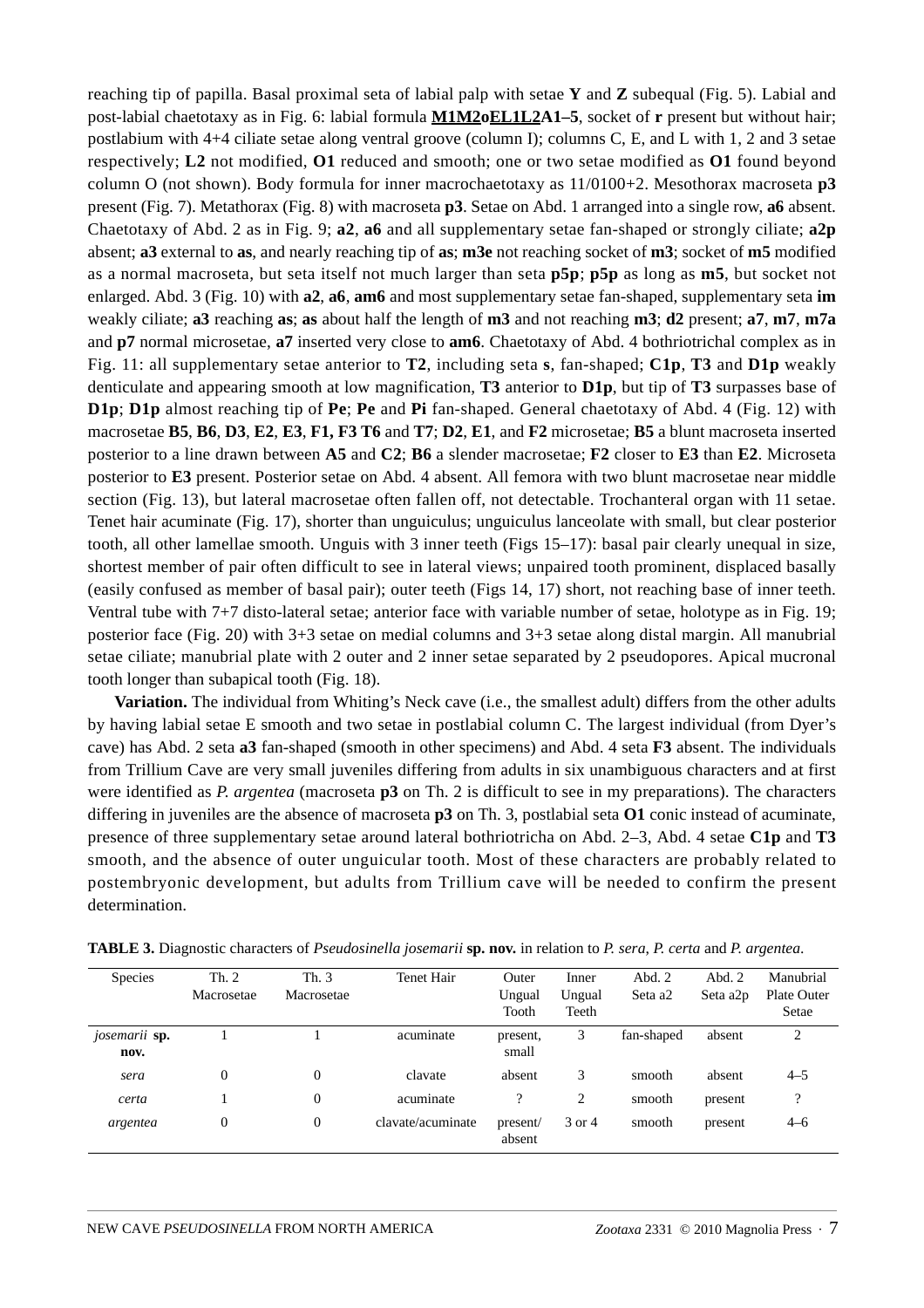

**FIGURES 1–10.** *Pseudosinella josemarii*, **sp. nov.**: 1, Subapical sensilla of fourth antennal segment; 2, Distribution of sensilla on regenerated third antennal segment; 3, Pleural and peristomal setae; 4, Dorsal head chaetotaxy (dots are microsetae, circles macrosetae); 5, Proximal setae of labial palp, X is innermost seta; 6, Labium and postlabium, circles in postlabium represent ciliate setae; 7, Mesothoracic chaetotaxy; 8, Metathoracic chaetotaxy; 9, Second abdominal segment chaetotaxy; 10, Third abdominal segment chaetotaxy.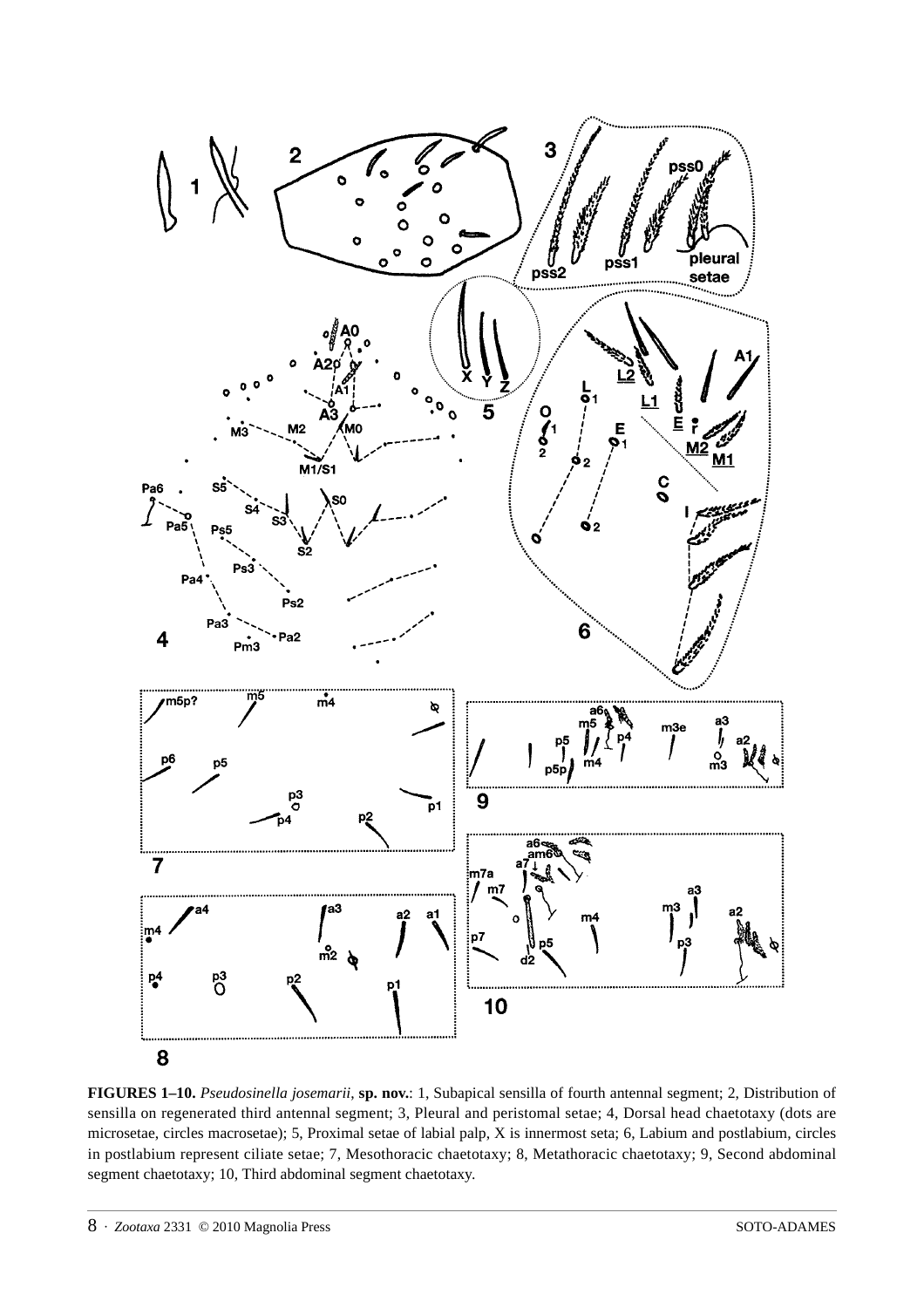

**FIGURES 11–20.** *Pseudosinella josemarii* **sp. nov.**: 11, Bothriotrichal complex of fourth abdominal segment; 12, Complete chaetotaxy of fourth abdominal segment (dots are acuminate microsetae, circles macrosetae, triangles fanshaped microsetae); 13, Metatibiotarsus and macrosetae; 14, Dorsal view of outer teeth of metathoracic claw; 15, Posterior view of inner teeth of metathoracic claw; 16–17, Metathoracic claw in two individuals; 18, Mucro; 19, Anterior face of ventral tube, left side; 20, Posterior chaetotaxy of ventral tube, left side.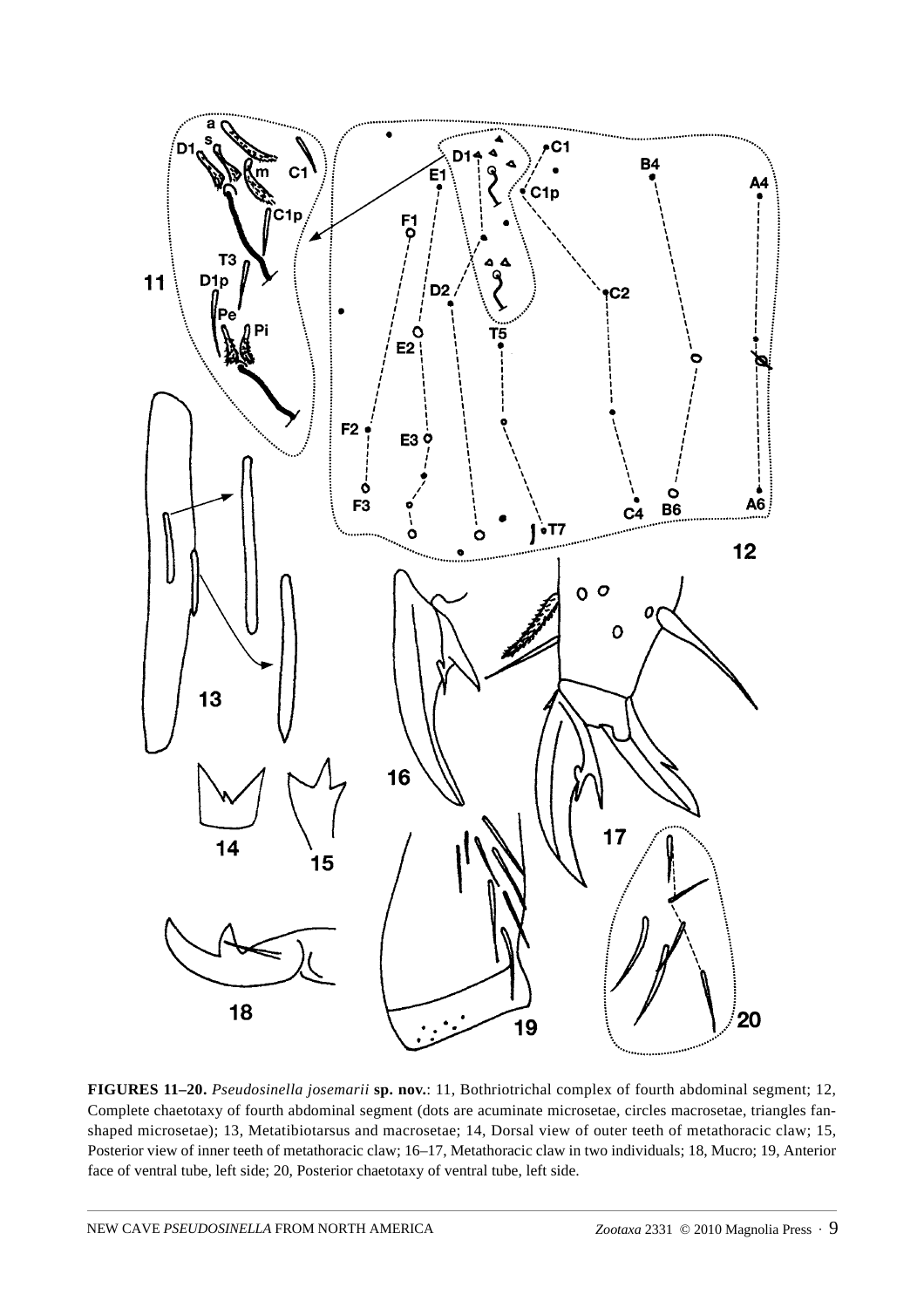**Remarks.** Among North American *Pseudosinella*, the new species is most similar to *P*. *sera* Christiansen & Bellinger, 1980, *P*. *certa* Christiansen & Bellinger, 1980 and *P. argentea*. Adults of *P*. *josemarii* **sp. nov.** can be easily distinguished by having one meso- and one metathoracic macroseta, an acuminate tenet hair and distal manubrial plate with two setae external to the pseudopores, whereas *P. sera* does not have thoracic macrosetae, the tenet hair is clavate and the manubrial plate has 4–5 setae external to the pseudopores. *Pseudosinella josemarii* **sp. nov.**differs from *P. certa* in having one metathoracic macroseta (absent in *P. certa*), three inner ungual teeth (two in *P. certa*) and in the absence of Abd. seta **a2p** (present in *P. certa*). The presence of thoracic macrosetae and absence of seta **a2p** on Abd. 2 will also distinguish the new species from *P. argentea*. The differences between these four species are summarized in Table 3.

# *Pseudosinella meganporteri* **sp. nov.**

Figs 21–33, Table 4

**Material Examined.** Holotype: **RANDOLPH Co**., Simmon's-Mingo Cave, 6–25 July 2005, D. Culver, D. Fong & H. Hobbs, col., 1 on slide. Paratypes: same collection information as the holotype, 2 individuals in alcohol. **POCAHONTAS Co**., Tub Cave, 2 June 2004, D. Culver, D. Cowan & H. Hobbs, col., 1 on slide; Dreen Cave, 6–25 July 2005, D. Culver, D. Fong & H. Hobbs, col., 1 on slide, 45 in alcohol, mostly in poor condition; High Hopes Cave, 6–25 July 2005, D. Culver, D. Fong & H. Hobbs, col., 1 on slide.

**Etymology**. This species is dedicated to Dr. Megan Porter a speleobiologist currently at University of Maryland-Baltimore County and one of the primary collectors for the West Virginia cave fauna survey.

**Description.** Length to 2.2mm; color in alcohol white, without trace of pigment. Ant. 4 subapical sensilla weakly clubbed (Fig. 21). Ant. 3 sense organ (Fig. 22) inserted in individual shallow pits and formed by two paddle-shaped sensilla, with dense raquis and thin, translucent lateral extensions; additional basally-swollen, thin walled setae present near usual sense organ. Eyes absent. Dorsal head chaetotaxy (Fig. 24) includes 10– 11 macrosetae along antennal base and macrosetae **A0**, **A2**, **A3**, **M2**, **S3** and **Pa5**; macrosetae **M2** displaced forward, almost forming a row with **A3**; microseta **A1** ciliate; **M0**, **S0**, **S1** and **S2** smooth microsetae; **S0** inserted closer to **S3** than **S2**, **M1/S1** closer to **S3** than **M2**. Prelabral setae ciliate, all labral setae smooth. Outer labral papillae larger than inner pair, both sets of papillae smooth. Pleural fold setae ciliate. Peristomal seta **pss0** ciliate normal, slightly shorter than **pss1**; **pss1–2** slender, ciliate, bothriotricha-like. Maxillary ungulum with 3 teeth. Lateral process of labial papilla E blunt (Fig. 23), slightly curved forward, barely reaching papillar tip. Labial palp proximal seta **Z** clearly shorter than seta **Y** (Fig. 29). Labial chaetotaxy **M1M2rEL1L2A1–5**. All post-labial setae strongly ciliate (Fig. 25); 4+4 setae along ventral groove; column C with 3–6 setae posterior to **C1**; column E with 2–5 setae; L with 3–5 setae, **L2** reduced, similar to labial **r**; O with 2 setae, **O1** modified as **L2**. Body formula for inner macrochaetotaxy as 22/0100+2. Mesothorax macrosetae **p3** and **p5** present (Fig. 26). Metathorax with macrosetae **p2** and **p3**. Chaetotaxy of Abd. 1 linear, seta **a6** absent. Chaetotaxy of Abd. 2 as in Fig. 28; **m3** and **m5** normal macrosetae; **a2**, **a6** and all supplementary setae fan-shaped; **a2p** absent; **a3** ciliate, external to, and reaching **as**; **as** reaching socket of macroseta **m3**; **m3e** smooth or weakly ciliate, not reaching socket of **m3**; **p5p** short and ciliate. Abd. 3 (Fig. 30) with **a2**, **a6**, **am6** and all supplementary setae fan-shaped; **a3** ciliate, anterior to and far from **as**; **as** about half the length and reaching **m3**; **m3** reaching **as** socket; **d2** reaching **p5**; **im** fan-shaped (triangle in Fig. 30) and subequal to **em**; **a7**, **m7** and **p7** normal microsetae, **a7** ciliate, inserted close to, and reaching base of **am6**, **m7a** a macroseta. Chaetotaxy of Abd. 4 bothriotrichal complex as in Fig. 31: setae **a**, **m**, **s**, and **D1** fanshaped; **s** posterior to **a**; **C1p**, **T3** and **D1p** ciliate; **T3** anterior to, and surpassing base of **D1p**; **D1p** reaching base of **Pe**; **Pe** and **Pi** fan-shaped. General chaetotaxy of Abd. 4 (Fig. 32) with macrosetae **B5**, **B6**, **T6, T7**, **D2, D3**, **E1, E2**, **E3**, **F1** and **F3**; macroseta **B5** anterior to line drawn between **A5** and **C2**; **A5** displaced externally with respect to other setae in row **A** and inserted near the position usually occupied by **B5**; microseta **F2** closer to **E3** than **E2**. Microseta posterior to **E3** present. Abd. 4 without posterior setae.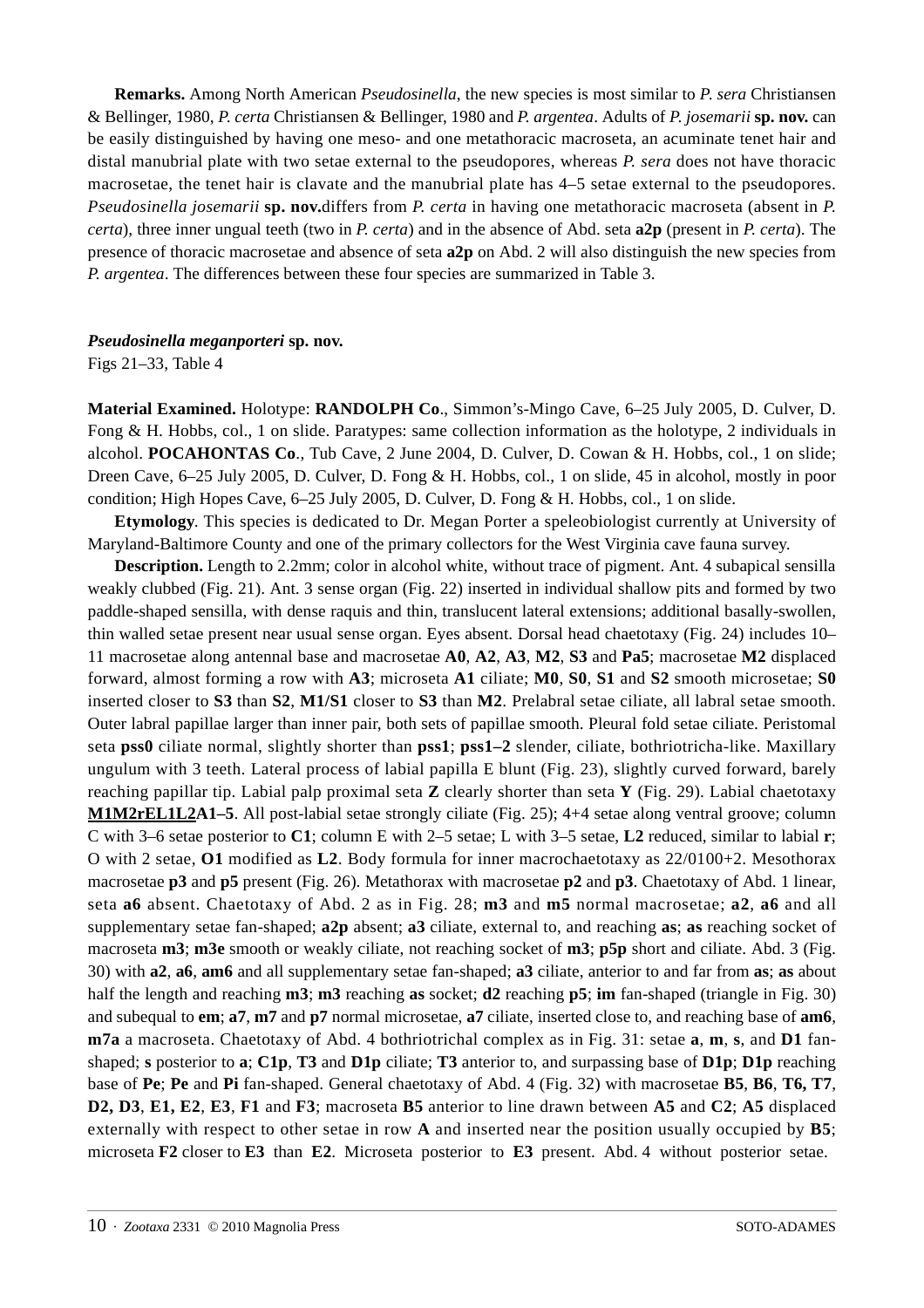

**FIGURES 21–29.** *Pseudosinella meganporteri* **sp. nov.**: 21, Subapical sensilla of fourth antennal segment; 22, Sense organ of third antennal segment; 23, Papillae E of labial palp; 24, Dorsal chaetotaxy of head, left side labeled using the RST system, right side labeled using the AMS system; 25, Labial and postlabial chaetotaxy; 26, Mesothoracic chaetotaxy; 27, Mucro; 28, Chaetotaxy of second abdominal segment; 29, Proximal setae of labial palp, left side.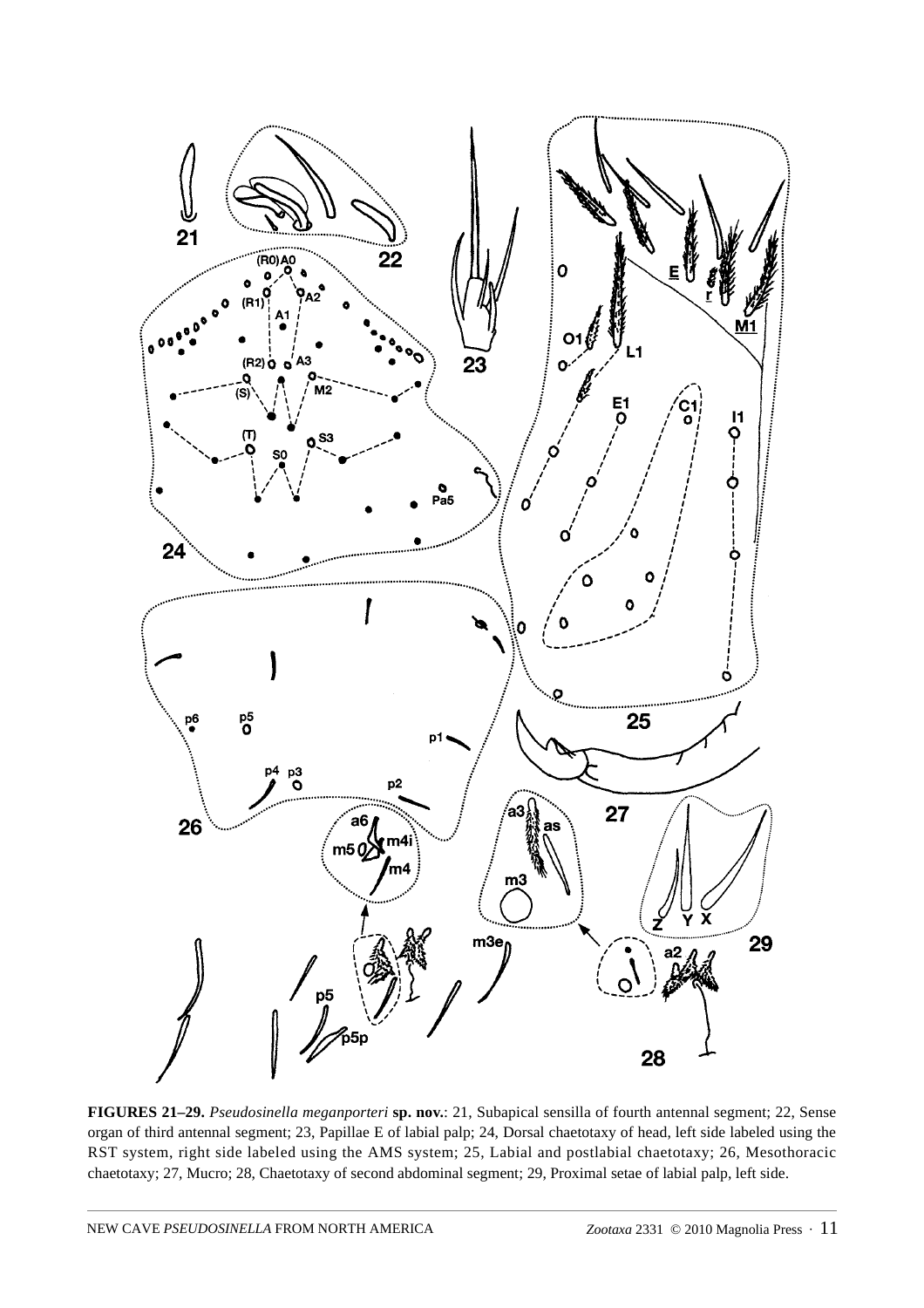

**FIGURES 30–34.** *Pseudosinella meganporteri* **sp. nov.**: 30, Chaetotaxy of third abdominal segment; 31, Fourth abdominal segment bothriotrichal complex; 32, Complete chaetotaxy of fourth abdominal segment; 33, Metathoracic claw complex; 34, Prothoracic claw complex.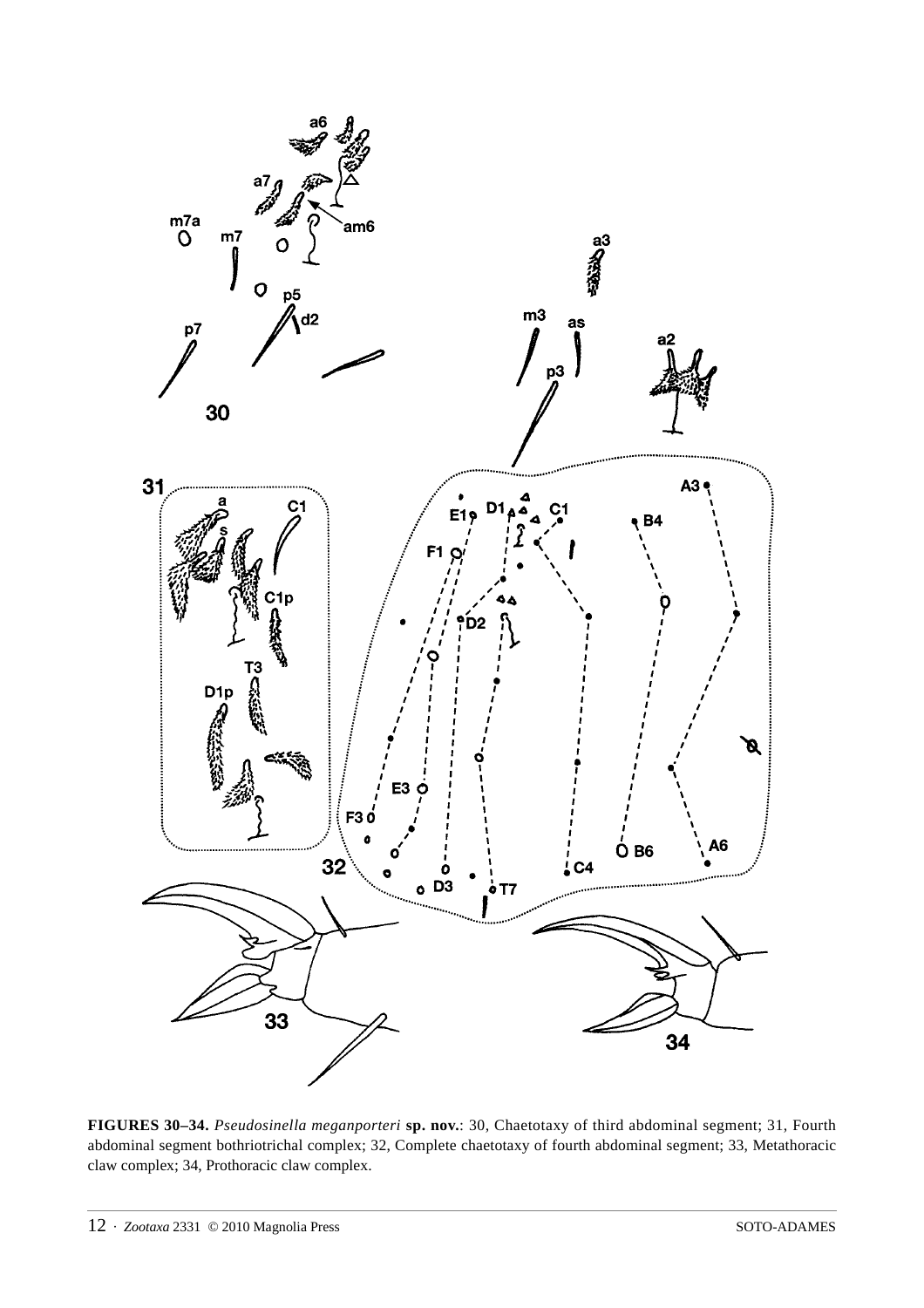Male genital plate multisetaceous. Trochanteral organ with 21–27 setae. Metathoracic femora with three acuminate macrosetae on basal half. Foot complex as in Figures 33–34. Tenet hair acuminate, shorter than unguiculus and metathoracic posterior smooth setae. Unguiculus lanceolate with basal swelling; inner lamella weakly truncate on prothoracic legs; posterior lamella of all legs smooth. Unguis with 3 small, but distinct teeth near base: basal pair unequal in size, smaller member of pair shorter than unpaired tooth; outer teeth short and inconspicuous, not attaining base of inner teeth, visible only on anterior views. Collophore not seen clearly: anterior face apparently with at least 9+9 setae, lateral setae 9–10 (3–5 ciliate, others smooth), posterior face with 4 paired and 1 unpaired setae along distal margin, and 4+4 setae forming two columns. Manubrial plate with 5–6 outer and 2–5 inner setae separated by 2 pseudopores. Apical mucronal tooth longer and narrower than basal tooth (Fig. 27).

**Variation**. Second abdominal segment seta **m4i** is present only in the holotype. Second abdominal segment seta **Li** is present only in one individual, although detached from bothriotricha **a5**.

**Remarks**. Among North American *Pseudosinella* only *P. vita* Christiansen & Bellinger, 1980 and *P. espanita* Christiansen & Bellinger, 1996 are blind and have four paired dorsal head macrosetae. *Pseudosinella meganporteri* **sp. nov.** is most similar to *P. espanita*, but it keys out to *P*. *vita* in Christiansen and Bellinger (1998) due to the absence of an outer tooth on the unguiculus. The three forms can be easily separated by the number of body macrosetae and foot complex characters as indicated in Table 4. The single individual from Tube Cave was found together with 26 individuals of *P. gisini*.

**TABLE 4**. Characters distinguishing *P. meganporteri* **sp. nov.** from *P. vita* and *P. espanita*. o= labial seta r absent; seta  $a2p$  + = present or  $-$  = absent.

| <b>Species</b>           | Labial<br>chaetotaxy | Th. 2<br>macrosetae | Th.3<br>macrosetae | Abd. 2 seta<br>a2 | Abd.<br>2 seta<br>a2p | Abd. 2<br>seta m <sub>3e</sub> | Abd. 4<br>seta C1 | Unguiculus<br>posterior<br>lamella | Tenet<br>hair       | Inner<br>Ungual<br>Teeth |
|--------------------------|----------------------|---------------------|--------------------|-------------------|-----------------------|--------------------------------|-------------------|------------------------------------|---------------------|--------------------------|
| meganporteri<br>sp. nov. | M1M2rEL1             | 2                   | 2                  | fan-shaped        |                       | microseta                      | microseta         | smooth                             | >0.5<br>unguiculus  | small                    |
| vita                     | M1M2rEL1             | 4                   | 3                  | macroseta         | $+$                   | macroseta                      | macroseta         | smooth                             | < 0.5<br>unguiculus | large                    |
| espanita                 | M1M2oEL              | 3                   |                    | fan-shaped        | $+$                   | microseta                      | macroseta         | large tooth                        | < 0.5<br>unguiculus | large                    |

# *Pseudosinella argentea* **Folsom, 1902**

Figs 35–54, Table 5

**Material Examined**. **PENDLETON Co.**, Quarry Cave, 20 May 2006, 2 on one slide and 3 in alcohol; Cedar Cave, 15 May 2006, 1 on slide; Hoffman Pit, 20 May 2006, 1 on slide, 3 in alcohol; **MONOGALIA Co.**, Maiden Run #1 Cave, 12 June 2006, 1 on slide.

**Descriptive notes**. Length to 2.5mm; color in alcohol white, without trace of pigment, or just a wash of light blue pigment near base of antennae. Ant. 4 subapical sense organ clavate, or appearing capitate in some angles (Fig. 35). Ant. 3 sense organ formed by two enlarged sensilla (Fig. 36). Dorsal head chaetotaxy (Fig. 37) with 7–9 macrosetae along base of antennae; **A0**, **A2**, and **A3** macrosetae; **Pa5** a microseta; **A1** and **M0** ciliate microsetae, all other dorsal microsetae smooth; seta **S0** anterior to **S3**; **M1/S1** near **M2**. Eyes absent. Prelabral setae ciliate, all labral setae smooth. Labral intrusion and papillae as in Fig. 39. Pleural fold setae ciliate; peristomal setae **pss0** normal ciliate, **pss1–2** ciliate and bothriotricha-like. Ungulum of maxilla with 4 teeth. Lateral process of labial papilla E slightly curved dorsally and barely reaching papillar tip. Proximal seta of labial palp with seta **Y** subequal to somewhat longer than seta **Z**. Ventral head chaetotaxy as Fig. 38: labial chaetotaxy **M1M2rEL1L2A1–5**, microseta **r** smooth and thin walled; post-labial chaetotaxy includes 4+4 ciliate setae along ventral groove, and columns C, E, L and O with 2, 2, 3 and 2 setae respectively; **L2** and **O1** modified into short, ciliate and sharply acuminate microsetae. Inner macrochaetotaxy of the body 00/ 0100+2.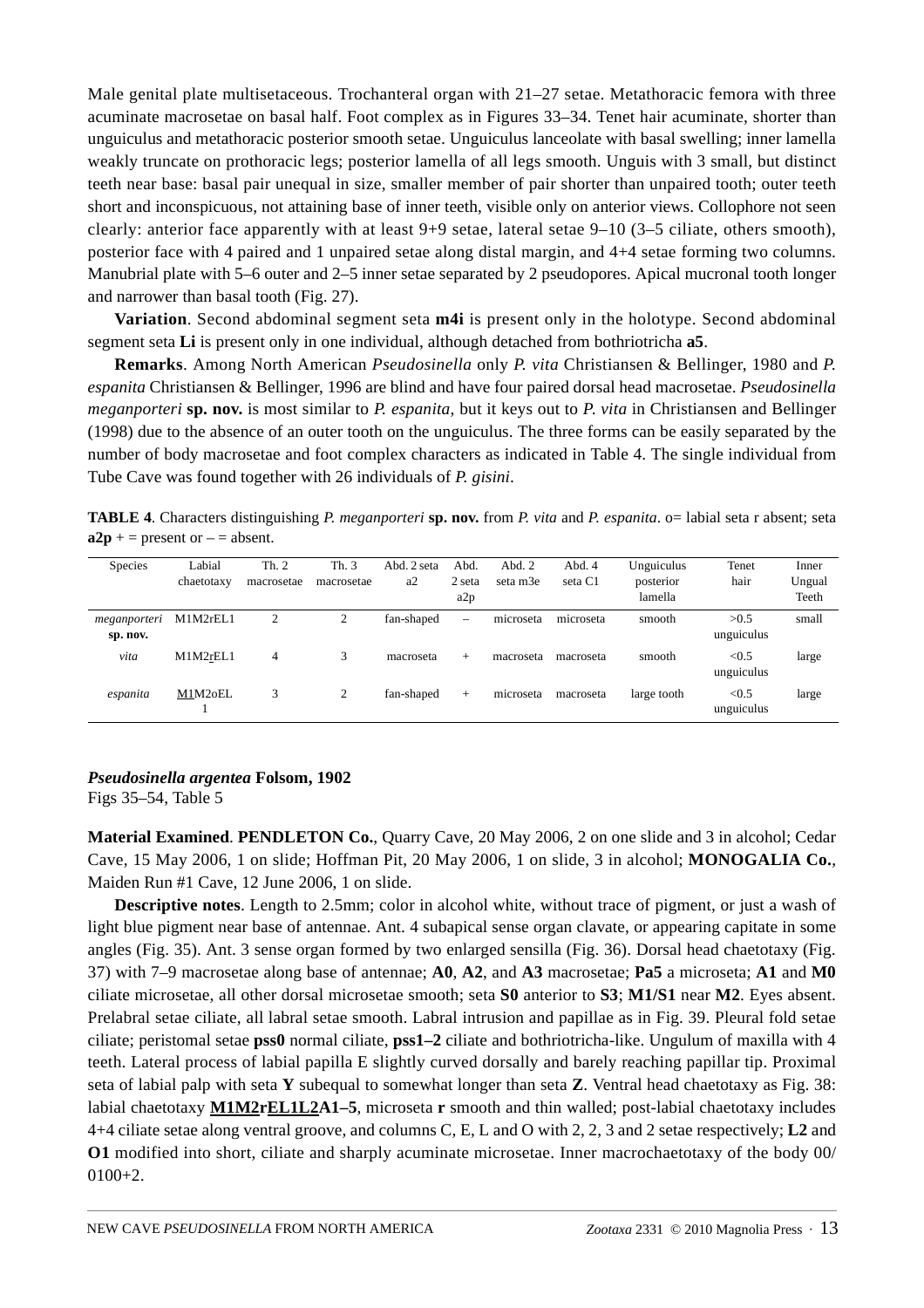

**FIGURES 35–44.** *Pseudosinella argentea*: 35, Subapical sensilla of forth antennal segment; 36, Sense organ of third antennal segment; 37, Dorsal head chaetotaxy; 38, Labial and postlabial chaetotaxy; 39, Anterior margin of labrum; 40, Sublobular plate of outer maxillary lobe; 41, Mucro; 42, Chaetotaxy of second abdominal segment; 43, Distribution of setae on distal manubrial plate, left side; 44, Atypical chaetotaxy of second abdominal segment in another individual.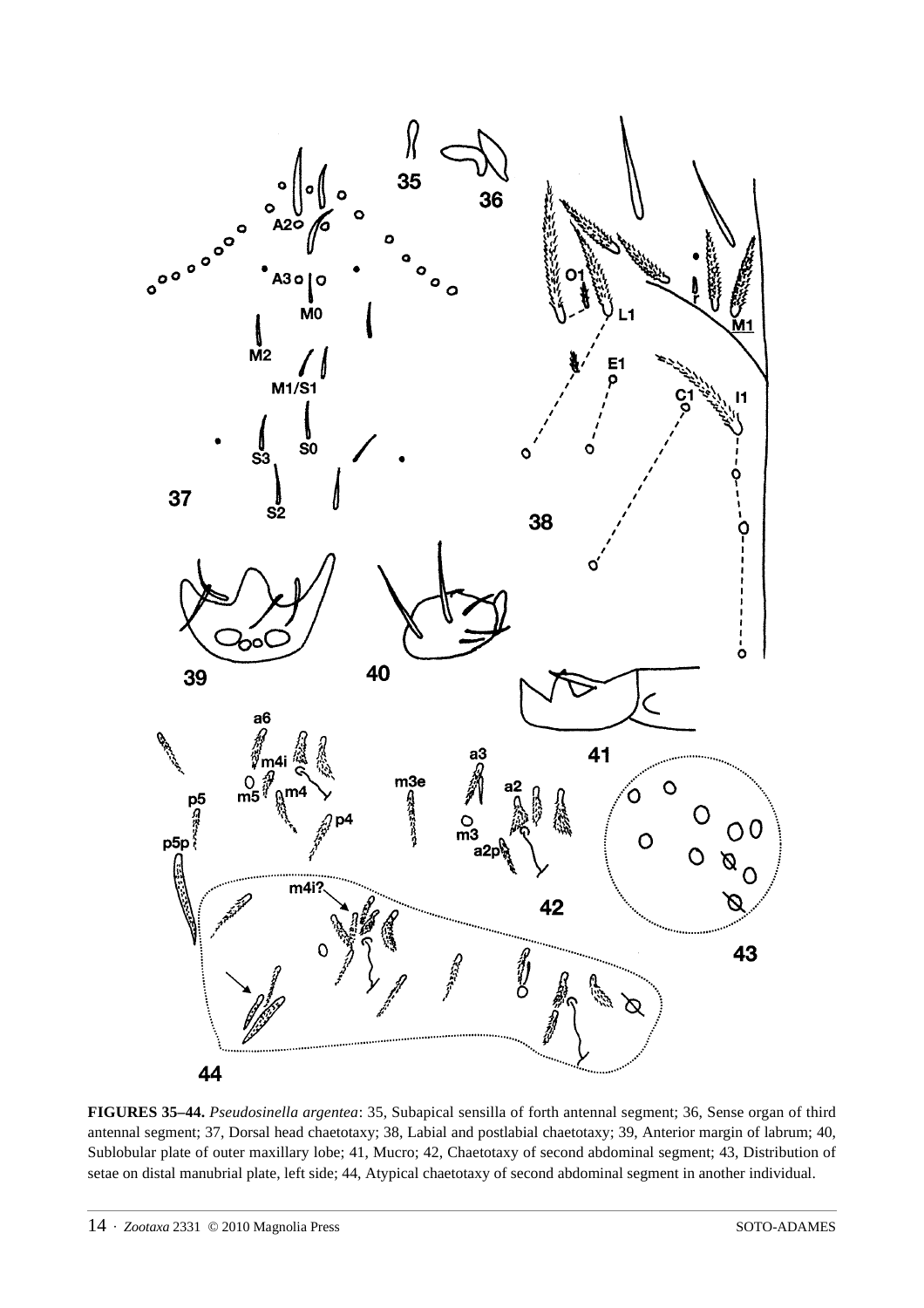

**FIGURES 45–54.** *Pseudosinella argentea*: 45, Chaetotaxy of third abdominal segment; 46, Bothriotrichal complex of fourth abdominal segment; 47, Complete chaetotaxy of fourth abdominal segment; 48, Metatibiotarsus showing enlarged setae; 49, Prothoracic claw complex; 50, Anterior view of outer ungual teeth on metathoracic leg; 51, Posterior view of inner ungual teeth of prothoracic leg; 52, Metathoracic claw complex; 53, Posterior chaetotaxy of collophore; 54, Anterior chaetotaxy of collophore, left side.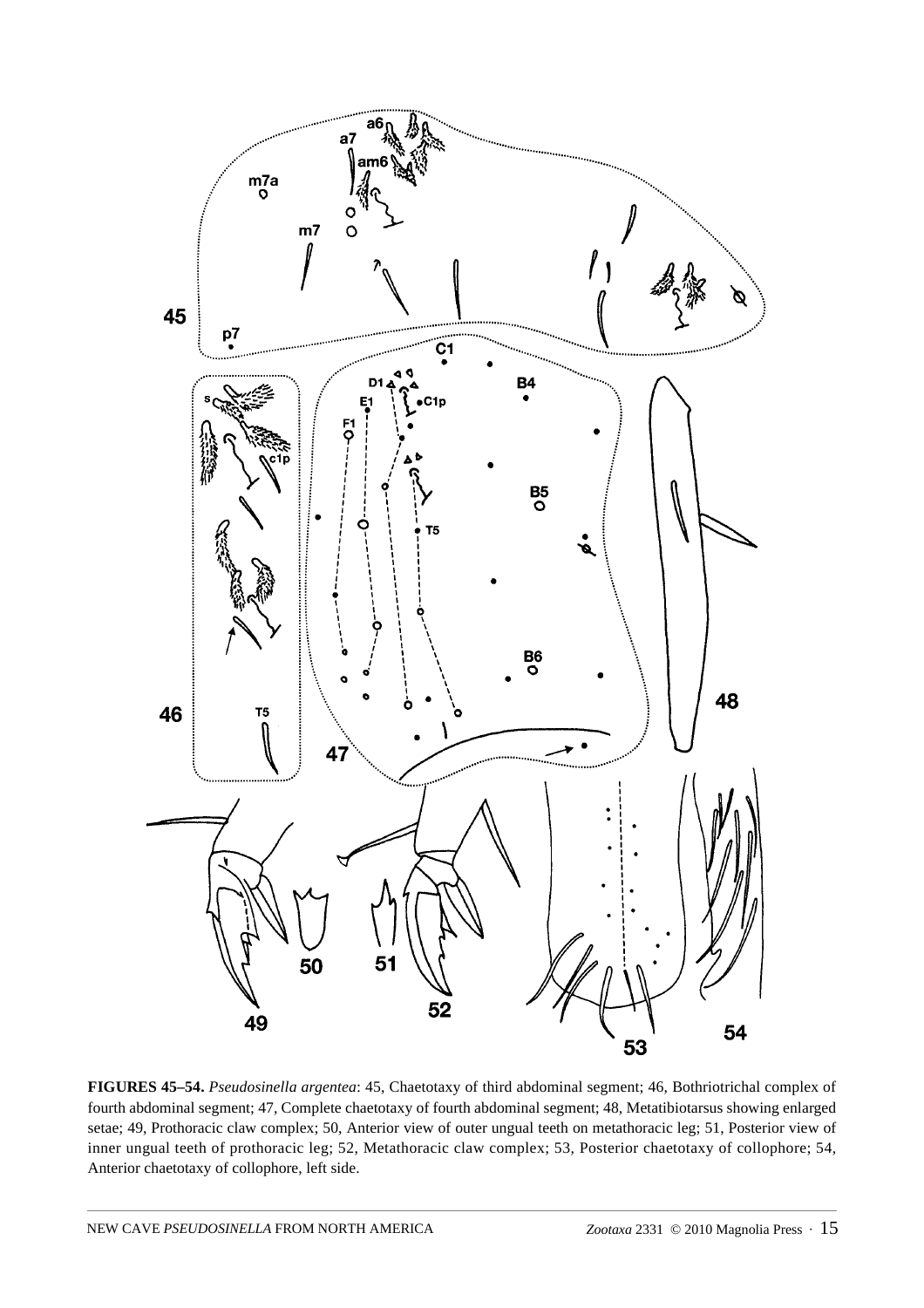| Species                        | Head<br>macroseta<br>A <sub>0</sub> | Prelabra<br>l setae | Sense<br>organ<br>Ant. 3 | Labial<br>setae m1<br>$&$ m2                    | Labial<br>seta r                                | Head<br>ventral<br>groove<br>setae | Abd. 2<br>seta a3        | Abd. 2<br>seta<br>a2p     | <b>Ventral Tube</b><br>anterior<br>chaetotaxy | Ventral Tube<br>posterior<br>chaetotaxy<br>(total/distal<br>margin) | Ventral Tube<br>vesicle base<br>chaetotaxy |
|--------------------------------|-------------------------------------|---------------------|--------------------------|-------------------------------------------------|-------------------------------------------------|------------------------------------|--------------------------|---------------------------|-----------------------------------------------|---------------------------------------------------------------------|--------------------------------------------|
| West<br>Virginia<br>'argentea' | $\mathbf{1}$                        | ciliate             | swollen                  | $M1 \approx M2$                                 | smooth, thin<br>walled blunt<br>microseta       | 4 ciliate                          | ciliate                  | ciliate<br>$& \approx a2$ | 9                                             | 19/9                                                                | $7-8$ ; 4 ciliate                          |
| argentea                       | $\mathbf{1}$                        | ?                   | swollen                  | $M1 \approx M2$<br><b>or</b><br>$M1 \approx M2$ | smooth or<br>truncate<br>microseta or<br>absent | 4 ciliate                          | $\overline{\mathcal{L}}$ | smooth                    | $\overline{\cdot}$                            | ?                                                                   | ?                                          |
| granda                         | 2                                   | ciliate             | swollen                  | $M1 \approx M2$                                 | Absent or<br>conic reduced                      | 4 ciliate                          | smooth                   | ciliate<br>&>a2           | 9 <sup>1</sup>                                | 13/7                                                                | $8-9$ ; 4-5<br>ciliate                     |
| flatua                         | 1                                   | smooth              | slightly<br>swollen      | $m1<$ M2                                        | smooth<br>acuminate<br>microseta                | 3 smooth<br>1 ciliate              | smooth                   | ciliate<br>&> a2          | $11 - 13$                                     | 14/2                                                                | $11 - 13$                                  |

**TABLE 5.** Comparison between *Pseudosinella* from West Virginia here identified as *argentea*, and *flatua*, *granda* and *argentea sensu* Christiansen & Bellinger (1998).

<sup>1</sup> Original description (Christiansen & Bellinger 1986) mentions 6–7 setae but Figure 46 shows 9.

Abd. 1 with setae in linear arrangement, **a6** present. Chaetotaxy of Abd. 2 as in Fig. 42; **a2**, **a6** and all supplementary setae of bothriotrichal complexes fan-shaped; **a2p** and **a3** more strongly ciliate than others; **a3**  external and reaching tip of **as**; **as** reaches the socket of **m3** in some individuals, but not in others; **m3e** not reaching socket of **m3**; supplementary seta **m4i** ciliate, to weakly fan-shaped (the presence of microsetae **m4i** is often difficult to ascertain because the surrounding fan-shape setae tend to obscure **m4i**'s socket); **m5** a normal macroseta; **p5p** a short, ciliate mesoseta. The male from Quarry Cave has supernumerary setae associated with seta **p5p** on Abd. 2 and **m4i** appears to be displaced anteriorly towards **a5**, but only on one side of the body (arrows on Fig. 44). Abd. 3 (Fig. 45) with **a2**, **a6**, **am6** and all supplementary setae associated with bothriotrichal complexes fan-shaped, all other setae weakly ciliate, but appearing smooth at low magnification; **a3** not reaching **as**; **as** about 0.5x the length of **m3** and reaching base of **m3**; **d2** present; **a7**, **m7** and **p7** normal microsetae, **m7a** a long and slender acuminate macroseta, **a7** inserted anterior and close to **am6, m7** posterior to **p6**. Abd. 4 bothriotrichal complex as in Fig. 46: all supplementary setae anterior to **T2**, including seta **s**, fan-shaped; **C1p** and **T3** weakly ciliate (appearing smooth at low magnifications); tip of **T3** reaching base of **D1p**; **D1p** posterior to **T3** and reaching the base of **Pe**; **Pe** and **Pi** fan-shaped; the male from Quarry Cave carries an asymmetric supplementary seta between **Pe** and **T5** (arrow in Fig. 46). General chaetotaxy of Abd. 4 (Fig. 47) with macrosetae **B5**, **B6**, **T6**, **T7**, **D2 D3**, **E2**, **E3**, **F1**, **F3**; **E1** and **F2**, microsetae; macroseta **B5** on line drawn between **A5** and **C2**; **F2** closer to **E3** than **E2**; microseta posterior to **E3** absent. Abd. 4 usually with 1+1 posterior setae, but varying among some caves: specimens from Quarry Cave, Hoffman's Pit and Cedar Cave, and Maiden Cave have 2+2, 3+3 and 4+4 posterior setae, respectively. Trochanteral organ with 14–15 setae. Metathoracic femora with two outstanding acuminate macrosetae inserted near basal third of the segment (Fig. 48). Tenet hair as long as unguiculus, acuminate or truncate, varying according to locality. The two individuals from Quarry Cave, and the individual from Hoffman's Pit have acuminate tenet hairs on the pro- and mesothoracic legs (Fig. 49), but truncate on metathoracic legs (Fig. 52); the individual from Cedar Cave has all tenent hairs truncate, and the individual from Maiden Run Cave has all tenent hairs acuminate. Unguiculus lanceolate with indistinct serrations on posterior lamella, all other lamellae smooth. Unguis with three inner teeth (Figs. 49, 52): basal pair unequal in size (Fig. 51), the difference in size between teeth being more prominent on metathoracic legs; unpaired tooth prominent and closer to ungual tip than base. Outer ungual teeth (Fig. 50) short, closer to ungual base on third pair than on first two pairs of legs (cf. Figs. 49, 52). Collophore with 8+8 disto-lateral setae, four ciliate and four smooth; anterior face with variable number of setae, but generally arranged as in Fig. 54; posterior face (Fig. 53) with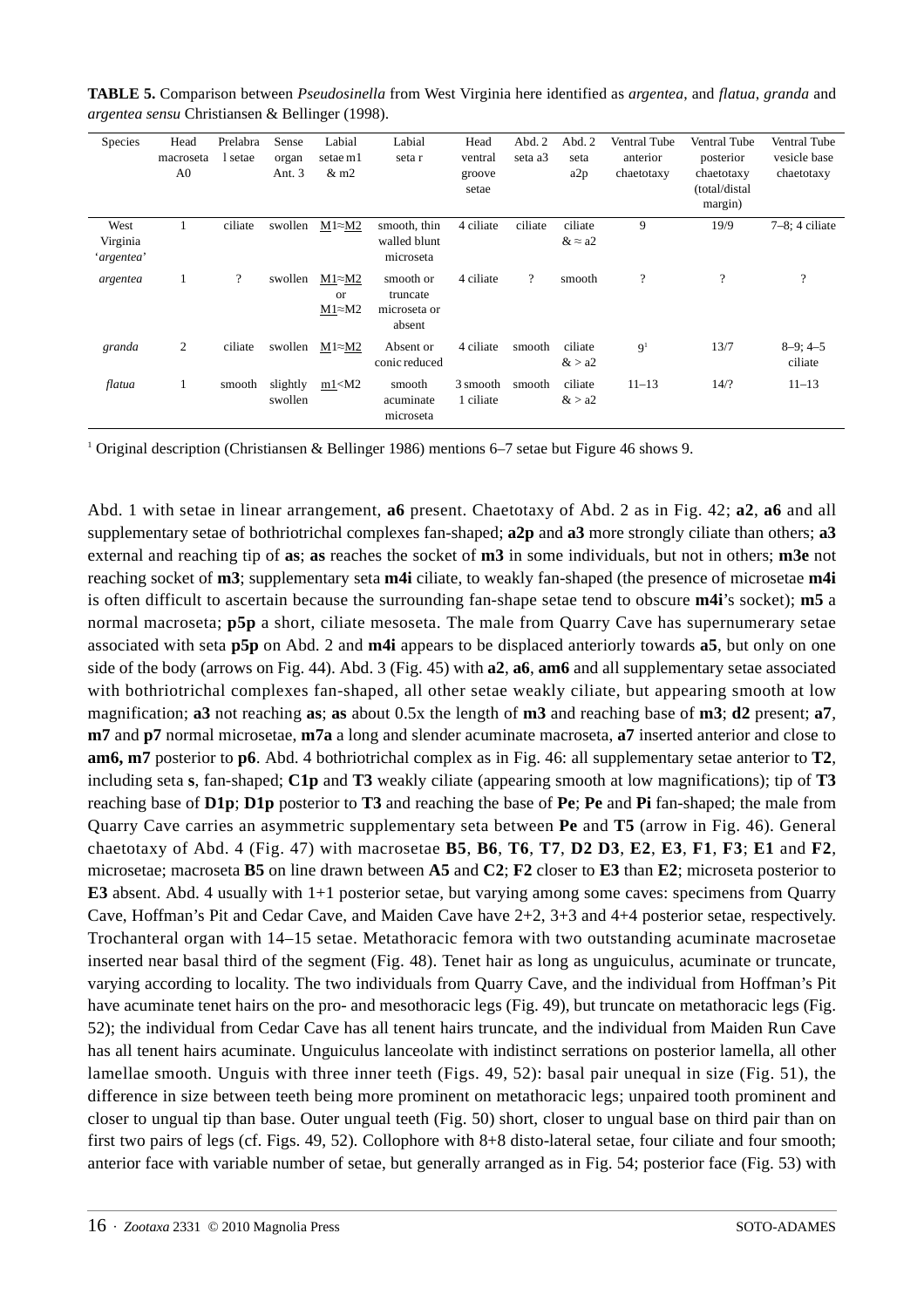5+5 proximal and nine distal setae. Manubrial plate (Fig. 43) with six outer and two inner setae separated by two pseudopores. Mucro (Fig. 41) normal, with teeth subequal; mucronal spine with basal swelling.

**Remarks**. These specimens belong to the *P. argentea* complex, although specific determination remains ambiguous and is based on the preponderance of similarity with that apparently very variable species. The material from West Virginia keys out to *P. flatua* Christiansen & Bellinger, 1996 in Christiansen & Bellinger (1998) by the presence of a ciliate seta **a2p** on Abd. 2, but differs from that species in many chaetotacic characters of the labrum, labium, postlabium and ventral tube (Table 5). The variation in tenent hair shape and number of posterior setae on Abd. 4 suggest that these samples may include more than one species, but as with other cave forms, the limited material available makes a final determination difficult.

### *Pseudosinella collina* **Wray, 1952**

Figs 55–70

**Material Examined**. **GREENBRIER** Co., Trillium Cave, 28 May 2004, 1 on slide; Spencer Trap**,** 2 on one slide; Dyer's Cave, 24 May 2004, 2 on slides, 3 in alcohol; Klevi's Gap Cave, 20 May 2006, 1 mounted, 1 in alcohol; Stream Cave, Cassel-Windy System, 1 mounted.

**Descriptive notes.** Length up to 1.7mm. Color in alcohol variable among caves: individual from Trillium Cave, white with purple antennae, coxae and margin of Th. 2–Abd. 1; from Spencer Trap Cave white with a uniform blue wash over head and body; from Dyer's and Stream caves deep blue or purple over antennae, head, body and all leg segments; specimens from Klevi's Gap Cave were in very poor condition and the actual pigment distribution was not evident. Ant. 4 with subapical sense organ capitate (Fig. 55). Ant. 3 sense organ two thin walled rods (Fig. 56). Dorsal head chaetotaxy (Fig. 58) includes 6–7 macrosetae along antennal base, and macrosetae **A0**, **A2**, and **A3**, setae **A2a** enlarged but not typical macrosetae, **Pa5** a microseta; setae **A1** and **M0** ciliate, all other dorsal microsetae smooth; seta **S0** anterior to **S3**; **M1/S1** near, but posterior to **M2**. Eyes 6+6, subequal; one individual from Dyer's Cave has a distinct, although small, eye H only on one side (Fig. 60) whereas one individual from Stream Cave has eye C clearly smaller than the others (Fig. 61). Eye patch with setae **p** and **t** (Figs. 58, 60). Prelabral setae ciliate, all labral setae smooth. Inner labral papillae smaller than outer papillae, all papillae smooth (Fig. 57). Peristomal setae **pss 0–2** normal, ciliate; setae on pleural fold ciliate. Ungulum of maxilla with 3 teeth. Labial papilla E with lateral process slightly curved dorsally and not reaching tip of papilla (Fig. 62). Proximal labial palp seta **Y** and **Z** subequal. Labial chaetotaxy **M1M2rEL1L2A1–5,** in one individual from Dyer's cave setae **E** is smooth; the individual measuring less than 1 mm has only one seta **m.** All postlabial setae ciliate (Fig. 59), with 4+4 setae along ventral groove; columns C, E, L and O with 2, 2, 3 and 2 setae respectively, **L1–2** and **O1** shorter than other postlabial setae. Body formula for inner macrochaetotaxy as 00/0100+2. Abd. 1 setae organization linear; seta **a6** present (Fig. 63). Chaetotaxy of Abd. 2 as in Fig. 64: **a2**, **a6** and all supplementary setae fan-shaped (two individuals measuring ≤ 1mm with most supplementary setae ciliate instead of fan-shaped); **a2p** present, and from slightly to clearly longer than **a2**; **a3** inserted between **as** and **a2**, and reaching **as**; **as** not reaching socket of **m3**; **m3e** reaching socket of **m3**; **m5** a normal macroseta; **p5** smooth, **p5p** ciliate. Abd. 3 (Fig. 65) with **a2**, **a6**, **am6** and all supplementary setae fan-shaped; **a3** not reaching **as**; **as** shorter than, but reaching **m3**; **d2** and **d3**present; **a7**, **m7**, and **p7** normal microsetae, **m7a** a macroseta; **a7** weakly ciliate and inserted very close to **am6, m7** anterior to **p6**. Chaetotaxy of Abd. 4 bothriotrichal complex (Fig. 67) with all supplementary setae anterior to **T2** fan-shaped; **s** smaller than surrounding supplementary setae and posterior to **a**; **c1p** and **T3** ciliate; tip of **T3** reaching base of **D1p**; **D1p** fan-shaped, posterior to **T3** and reaching **Pe**; **Pe** and **Pi** fanshaped. General chaetotaxy of Abd. 4 (Fig. 68) with, macrosetae **B5**, **B6**, **D2**, **T6**, **T7, D3, E1, E2**, **E3**, **F1; D3** and **E1** are slender and acuminate but have unusually large sockets, and in the absence of the hair would be interpreted as stout macrosetae; in the two individuals measuring  $\leq 1$ mm, **D2** and **E1** are microsetae whereas **F2** and **F3** are macrosetae (Fig. 66); macroseta **B5** crossed by, or just anterior to a line drawn between **A5** and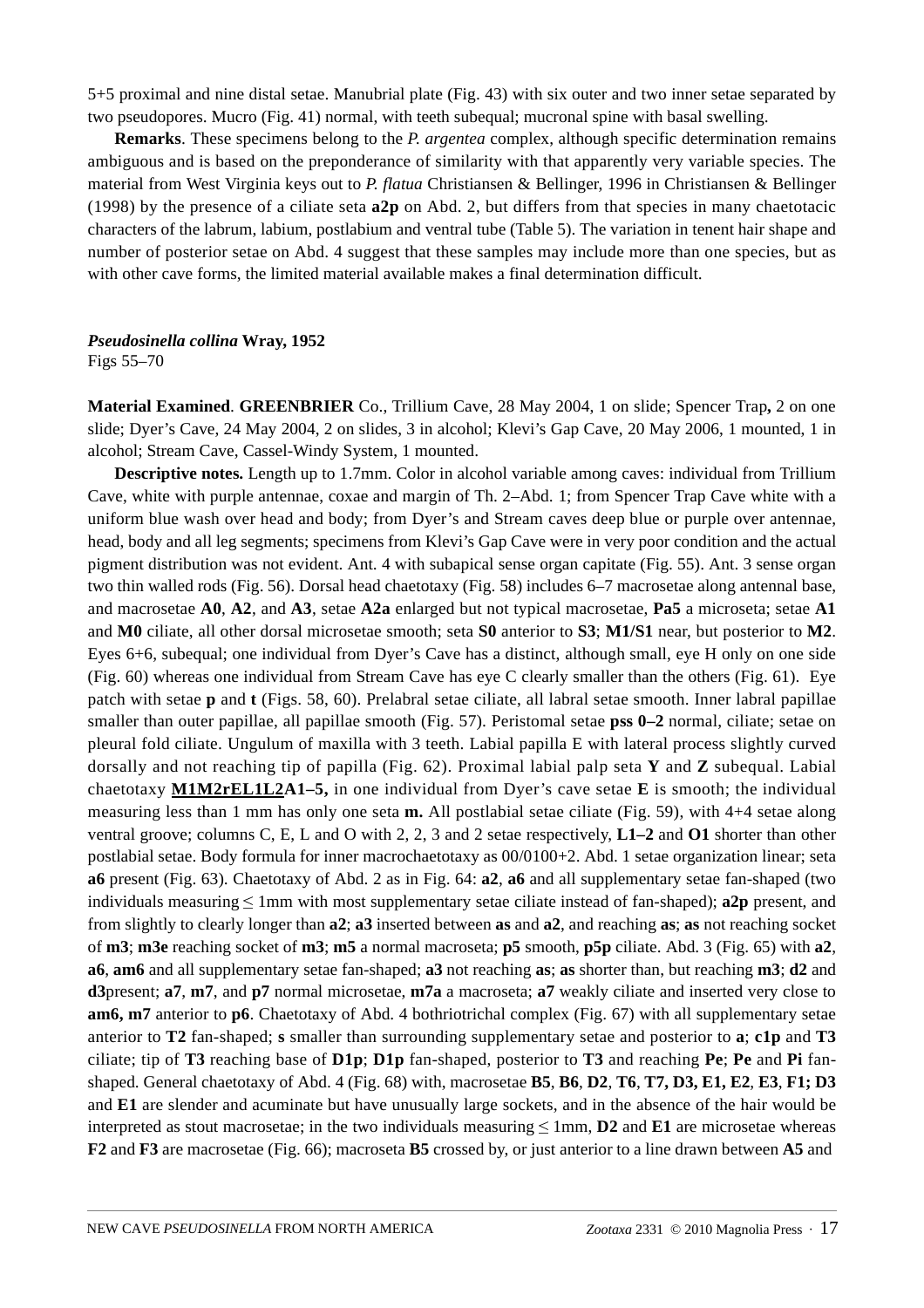

**FIGURES 55–64.** *Pseudosinella collina*: 55, Fourth antennal segment subapical sensilla; 56, Third antennal segment sense organ; 57, Distal margin labrum; 58, Dorsal head chaetotaxy; 59, Labial and postlabial chaetotaxy (dots and circles are smooth and ciliate setae, respectively); 60, Eye patch with eye H; 61, Eye patch with reduced eye C; 62, Labial papilla E; 63, Setae surrounding anterolateral sensilla on first abdominal segment; 64, Chaetotaxy of second abdominal segment.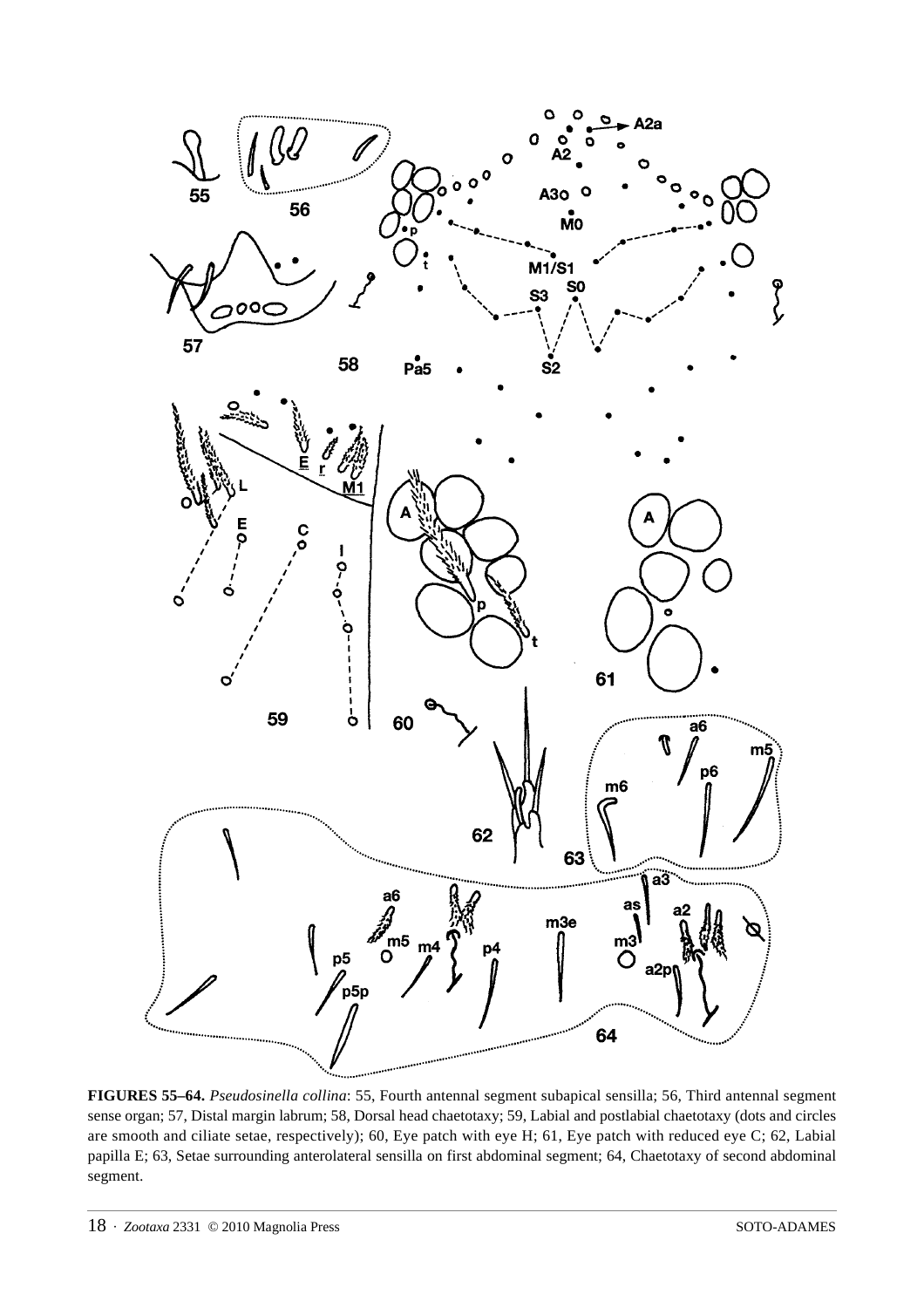

**FIGURES 65–70.** *Pseudosinella collina*: Circles, dots and triangles represent macro-, micro- and fan-shaped setae, respectively. 65,Chaetotaxy of third abdominal segment; 66, Lateral chaetotaxy of fourth abdominal segment in small juvenile; 67, Fourth abdominal segment bothriotrichal complex; 68, Complete chaetotaxy of fourth abdominal segment, adult; 69–70 Metathoracic claw complex and dorsal view of outer teeth in specimen from Dryer's Cave and Stream Cave, respectively.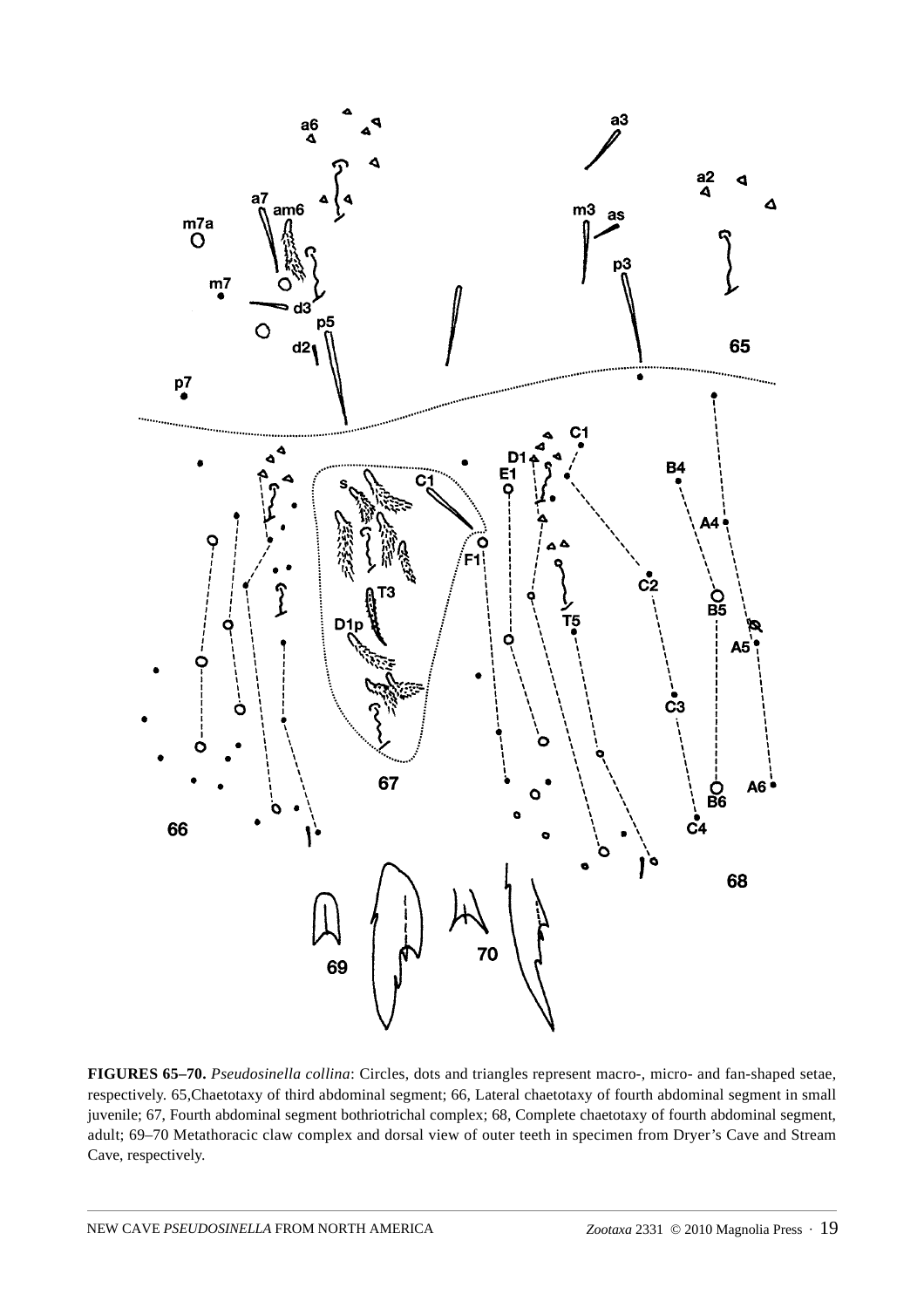**C2**; **F2** closer to **E3** than **E2**; microseta posterior to **E3** present. Abd. 4 with 5+5 posterior setae. Metathoracic femora with posterior blunt macrosetae, but not well differentiated; lateral and anterior macrosetae acuminate. Trochanteral organ with up to 20 setae. Tenet hair clavate, as long or longer than unguiculus; unguiculus lanceolate with posterior lamella appearing serrate in some individuals. Unguis with 3 inner and 3 outer teeth (Figs. 69–70): basal inner pair unequal in size, but difference not well marked, unpaired tooth distinct; outer teeth varying in size from short, not reaching base of inner teeth in specimens from Stream Cave (Fig. 70), to long and reaching base of basal inner pair in individuals from Dryer's Cave (Fig. 69). Ventral tube with 7+7 anterior setae, posterior and disto-lateral setae obscured in all specimens studied. Chaetotaxy of manubrial plate with 5–6 outer and 1–2 inner setae separated by 2 pseudopores (one individual has 3 pseudopores). Apical mucronal tooth longer than basal tooth; mucronal spine smooth and reaching basal tooth.

**Remarks**. The identification of these specimens as *P. collina* is based on the description provided by Christiansen and Bellinger (1998) and the characters available in the online *Pseudosinella* database (www.unav.es/unzyec/collembola). The specimens from West Virginia differ from the material described by Christiansen & Bellinger in having outer ungual teeth, and from the information in the *Pseudosinella* database online in having 5–6 outer setae on the manubrial plate (2 setae in the database). *Pseudosinella collina* appears most similar to *P. georgia* Christiansen & Bellinger, 1998, but the two species are easily distinguished by the sculpturing of prelabral and some labial setae, number of setae on anterior face of ventral tube, and general structure of tenent hair and claw complex.

### *Pseudosinella gisini* **Christiansen, 1961** Figs 71–86

**Material Examined**. **GREENBRIER CO.:** Al's Insurgence, 28 May 2004, 1 alcohol; Allison's Cave, 29 May 2004, 1 slide, 1 alcohol; Benedicts Cave System Persinger's Entrance, 1.June.2004, 36 in alcohol; Bill Jones, DATE, 2 alcohol; Boar Hole, 18 June 2004, 7 alcohol; Boothe Cave, 12 June 2004, 1 alcohol; Bubble Cave, 5 May 2004, 18 alcohol; Upper Buckeye Creek Cave, 18 June 2004, 30 alcohol; Callison's Pond, 22 May 2004, 5 alcohol; Clutetown Cave, 22–25 June 2004, 16 alcohol; Court Street Cave, 28 May 2004, 2 alcohol; Culverson Creek System, Hinkle-Unus Entrance, 1 in alcohol; Destitude Cave, 4 in alcohol; Field Station Pit, 6 June 2004, 3 alcohol; Fox Cave, 30 May 2004, 6 alcohol; Fuells Fruit Cave, 2 on slides, 17 in alcohol; General Davis Cave, 6 in alcohol; Grape Vine/Lost World Caverns, 28 May 2004, 1 slide, 19 alcohol; Goat Cave, 11 June 2004, 1 alcohol; Hell of a Pit 2, 28 May 2004, 1 on slide, 16 in alcohol; Hillside Pit, 9 June 2004, 12 in alcohol; Hit N Head Cave, 25 June 2004, 1 alcohol; The Hole System Gibbs Entrance, 6 alcohol; Inspired Pit, 5–8 June 2004, 1 alcohol; Ludington's Cave, 15 June 2004, 4 alcohol; MC Cave, 1 June 2004, 1 slide, 3 alcohol; MC Pit, 2 June 2004, 6 alcohol; McFerrin Water (Spur), 1 alcohol; McFerrin Breakdown Cave, 22 August 2004, 7 alcohol; Nellie's Cave, 20–23 May 2004, 4 alcohol; Osborne Pit, 2 June 2004, 3 on slides, 40 in alcohol; Organ Cave System, Lipp Entrance, 21 May 2004, 1 slide, 4 alcohol; Oak Sang Cave, 14 June 2004, 3 alcohol; Pilgrims Rest Church,19 alcohol; Pollock Cave, 1 on slide, 1 head and 1 leg of a second specimen in alcohol; Raceway Pit, 31 May 2004, 8 alcohol; Rapps Cave, 28 May 2008, 2 alcohol; Salamander Suicide Pit, 2 June 2004, 18 alcohol; Seep Cave, 12 June 2004, 4 alcohol; Spencer Cave, 17 June 2004, 1 alcohol; Upper Spout Cave, 3 alcohol; Teetering Rock Cave, 16 June 2004, 6 alcohol; Tin Cave, 9 June 2004, 1 alcohol; Trillium Cave, 28 May 2004, 1 alcohol; Turner Pit 2, 1 on slide; US219 Cave, 27 May 2004, 10 alcohol; Zimmerman's Pit, 11 June 2004, 7 alcohol; **MONROE Co:** Greenville Saltpeter Cave, Mill Pond Entrance, 10 June 2004, 2 alcohol; Hurricane Ridge Cave, 6 June 2004; Steele's Cave, 11 June 2004, 1 on slide; Union Cave, 1 June 2004, 2 alcohol; **POCAHONTAS Co:** Blue Spring Cave, 10 June 2004, 2 slides, 74 alcohol; Lobellia Saltpeter Cave, 6 June 2004, 29 alcohol; Stella's Cave, 14 June 2004, 11 alcohol; Martha's Cave, 20 August 2004, 2 slides, 7 alcohol.

**Descriptive notes.** Color in alcohol variable among different caves and instars, from white, completely unpigmented, to light blue pigment only on eye patch or light blue in the form of small dots uniformly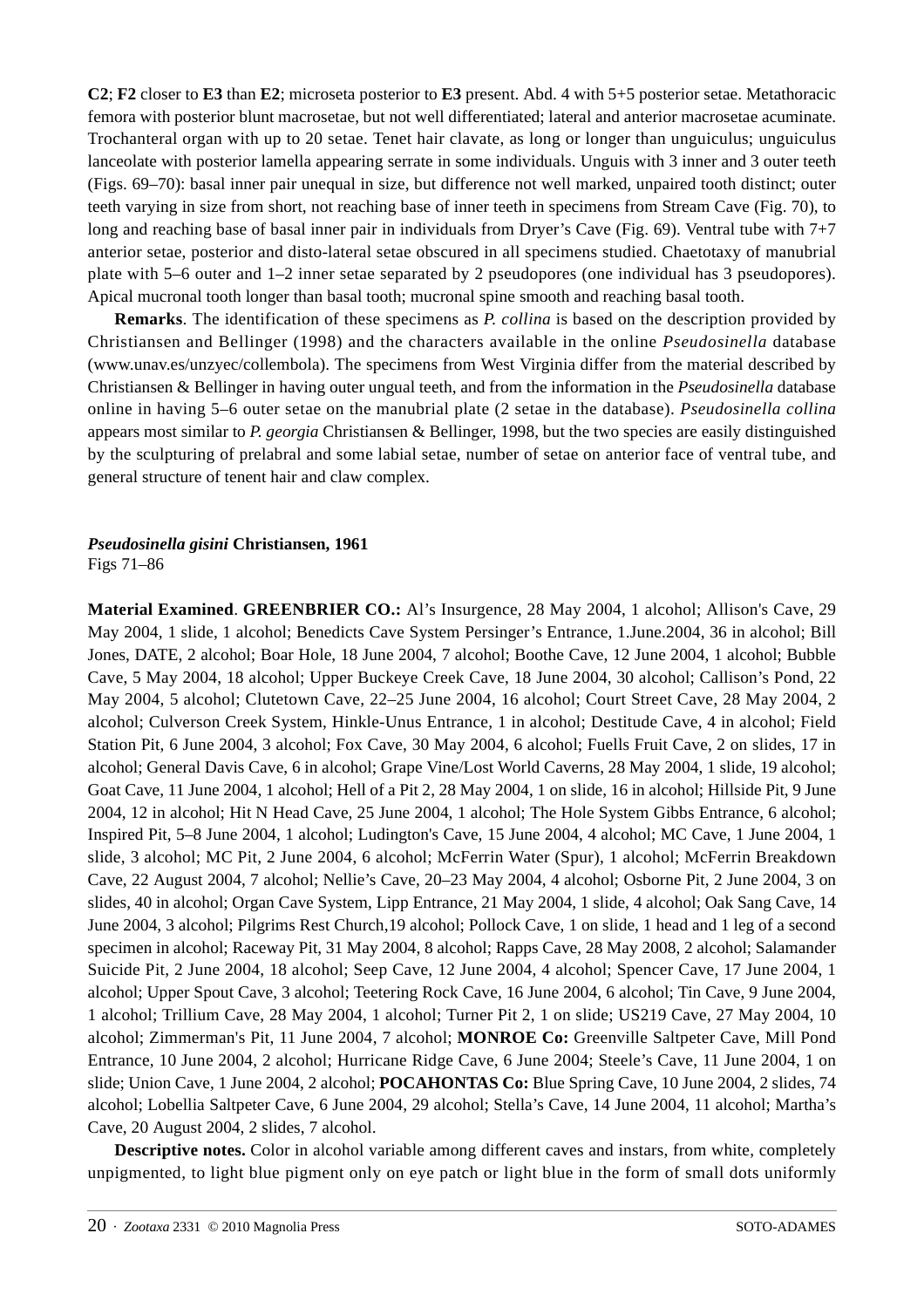distributed through out body. Manubrial length of the individuals examined ranging from 0.26–0.80mm. Individuals with manubrium measuring 0.71mm or less show a range of variable conditions probably attributable to instability of characters during postembryonic development (Szeptycki 1979, Soto-Adames 2008).

Ant. 4 subapical sense organ capitate (Fig. 71). Ant. 3 sense organ formed by 2 thin walled sensilla varying from somewhat expanded laterally to paddle-shaped; accessory sensilla as in Fig. 74, sensilla **7a** present in the largest individual with Ant. 3 (manubrium=0.70 mm long). Macrosetae at base of antennae variyng from 5–11, larger individuals usually with more macrosetae but correlation between manubrial size and setae number not perfect. Dorsal head chaetotaxy (Fig. 72) with macrosetae **A0**, **A2**, and **A3**; setae **A2a** enlarged, shorter than, but with socket not different in size from macroseta **A2** (Fig. 73); **Pa5** a microseta. All dorsal microsetae ciliate: **M0** present; **M1/S1** closer to **M2** than **S0**; row S with 5+1 setae, **S0** anterior to **S3**. Eyes 2+2, subequal. Prelabral and labral setae smooth. Inner labral papillae smaller than outer papillae, all papillae smooth. Pleural fold setae smooth. Peristomal seta **pss 0** smooth or ciliate, **pss 1–2** smooth and sharply acuminate. Maxilla with 4 ungular teeth (Fig. 80). Labial papilla E with lateral process curved dorsally and just reaching tip of papilla. Basal proximal seta of labial palpi with seta **Y** subequal or slightly longer than **Z**. Chaetotaxy of labial triangle with **M2** always smooth, but otherwise variable, with five combinations of characters involving variation in sculpturing of **M1**, **r, E** and **L1** depending on size of individual (Figs 78–79). All individuals with manubrium  $\geq 0.71$  mm have all posterior labial setae smooth (i.e., **M1M2rEL1L2**). At smaller manubrial sizes variation pattern not clear: all individuals with manubrial length ≥ 0.60mm have seta **M1** smooth and all individuals with manubrium ≤ 0.29mm have **M1** ciliate, but **M1** condition not predictable in individuals between these size ranges. Likewise, **r** is smooth at manubrial sizes  $\geq 0.71$ mm, ciliate at sizes  $\leq 0.29$ mm and unpredictable at intermediate sizes. Labial setae **L1** and **E** ciliate only in one small individual (manubrium = 0.47mm) in which **M1** and **r** are also ciliate. Postlabium (Fig. 78) with 4+4 setae along ventral groove, seta 1–3 smooth, seta 4 ciliate; columns M, E, L and O with 2, 2, 3 and 2 setae respectively, all setae on anterior row (except **O1**) and **O2** smooth, setae **C2** and **L3** ciliate, **E2** smooth or ciliate, setae **L2** and **O1** ciliate and shorter than other postlabial setae. Formula for inner macrochaetotaxy of body as 00/0100+2. Mesothorax moderately enlarged. Abd. 1 setae organization linear; seta **a6** present. Chaetotaxy of Abd. 2 (Fig. 81) with all supplementary setae fan-shaped; all other setae (except **as**) ciliate, **a2** and **a3** sometimes distally expanded but not quite fan-shaped (inset Fig. 81); 2–3 setae in series **m** around inner bothriotricha, **a2p** present; **a3** inserted anterior to **as**, usually not reaching **as**, but long and surpassing **as** in some individuals (Fig. 81 inset); **as** may or may not reach socket of **m3**; **m3e** not reaching socket of **m3**; series L anterior to lateral bothriotricha with 2 setae; **m5** a normal macroseta; **p5p** present and longer than **p5**. Abd. 3 (Fig. 82) with **a2**, **a6**, **am6** and all supplementary setae fan-shaped, all other setae (except **as** and **d2**) ciliate; in most individuals **a3** inserted between **as** and **a2** and not reaching **as**, in others, **a3** inserted between **m3** and **as** and reaching base of **as** (Fig. 82 inset); **as** shorter than, but reaching **m3**; **d2** present; **a7** ciliate and lanceolate and inserted very close to **am6**; **m7** and **p7** normal microsetae, **m7** inserted between **pm6** and **p6**, **m7a** an acuminate macroseta. Abd. 4 bothriotrichal complex (Fig. 83) with **m**, **a**, **s**, and **D1** fan-shaped; **s** smaller than surrounding supplementary setae; **C1p, T3** and **D1p** ciliate; tip of **T3** reaching base of **D1p**; **D1p** posterior to **T3** and almost reaching **Pe**; **Pe** and **Pi** fan-shaped. General chaetotaxy of Abd. 4 (Fig. 84) with macrosetae **B5**, **B6**, **T6**, **T7, D2**, **D3, E1, E2**, **E3**, **F1, F2** and **F3**; macroseta **B5** crossed by, or just anterior to a line drawn between **A5** and **C2**; a supplementary microseta present between **B5** and **B6** seen in 14 of 21 individuals examined (arrow in Fig. 84), presence of seta not correlated with manubrial size; **F2** closer to **E2** than **E3;** microseta posterior to **E3** present. Abd. 4 with 5+5 posterior setae. Macrosetae of metathoracic femora not seen although sockets clearly enlarged. Claw complex showing two distinct morphologies. Most individuals with tenet hair spatulate (Fig. 85), subequal to slightly shorter than unguiculus; unguiculus weakly truncate to lanceolate, with basal swelling varying in development; posterior lamella serrate in some individuals; unguis with 3 inner and 3 outer teeth, inner basal pair unequal in size, outer tooth very short on prothoracic legs, but distinct on metathoracic legs; lateral teeth short on prothoracic legs but apparently absent from metathoracic legs. One individual from Fuell's Fruit Cave and one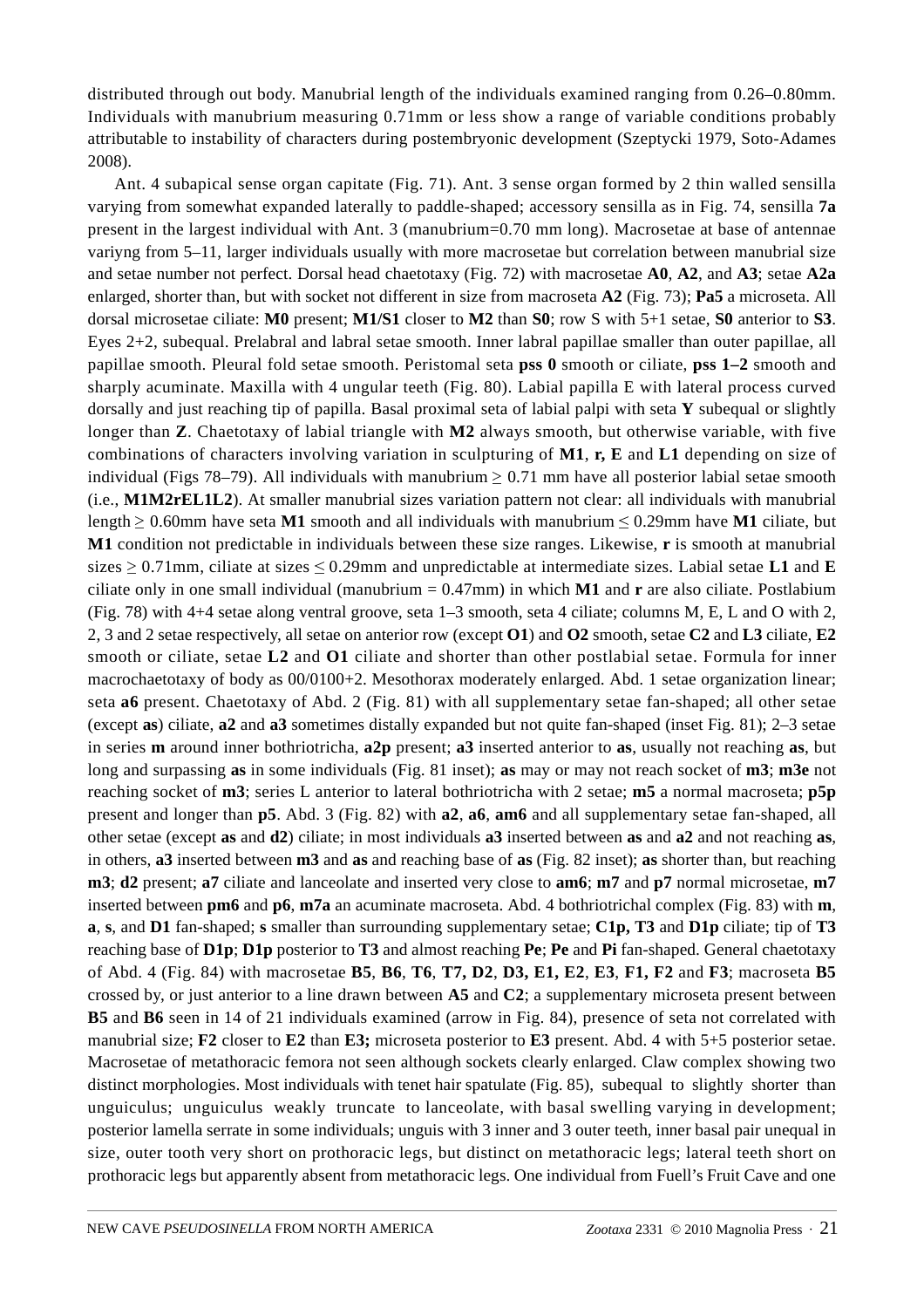

**FIGURES 71–80.** *Pseudosinella gisini:* 71, Subapical sensilla of fourth antennal segment; 72, Dorsal head chaetotaxy; 73, Detail of dorsal head macrosetae on series A showing development of seta A2a and relative size of socket; 74, Normal sense organ of third antennomere and associated sensilla, view of sensillum 5 obstructed by sensillum 3; 75, Peristomal and pleural setae in small juvenile; 76, Sense organ of third antennomere and associated sensilla in small juvenile; 77, Atypical sense organ of third antennomere and associated sensilla; 78, Labial and postlabial chaetotaxy; 79, Alternative morphology of labial setae **m** and **r**; 80, Ungulum of maxilla.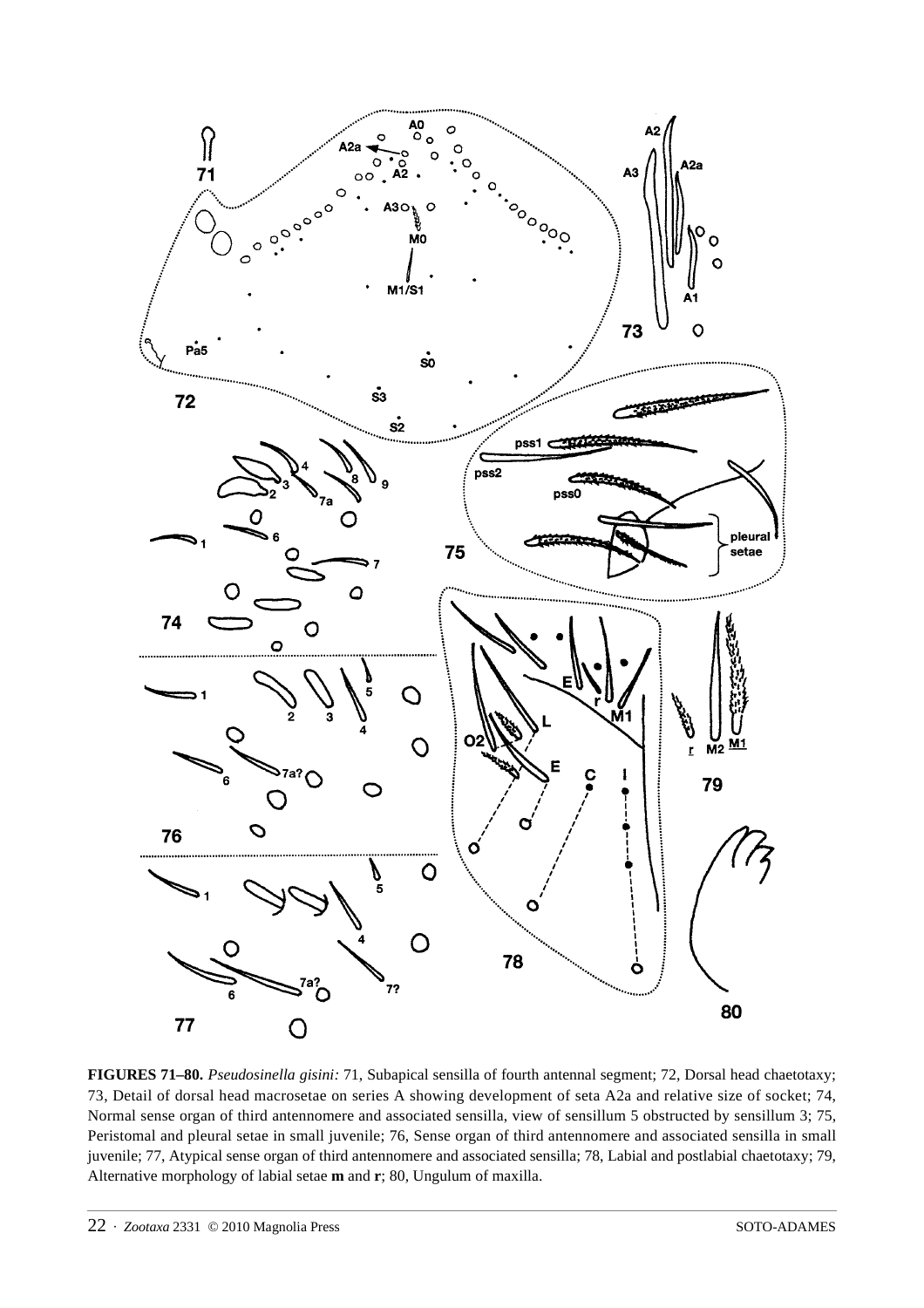

**FIGURES 81–84.** *Pseudosinella gisini*: Abdominal chaetotaxy, circles, dots and triangles are macro-, micro and fanshaped setae, respectively. 81, Second segment; 82, Third segment; 83, Bothriotrichal complex of fourth segment; 84, Complete chaetotaxy of fourth segment.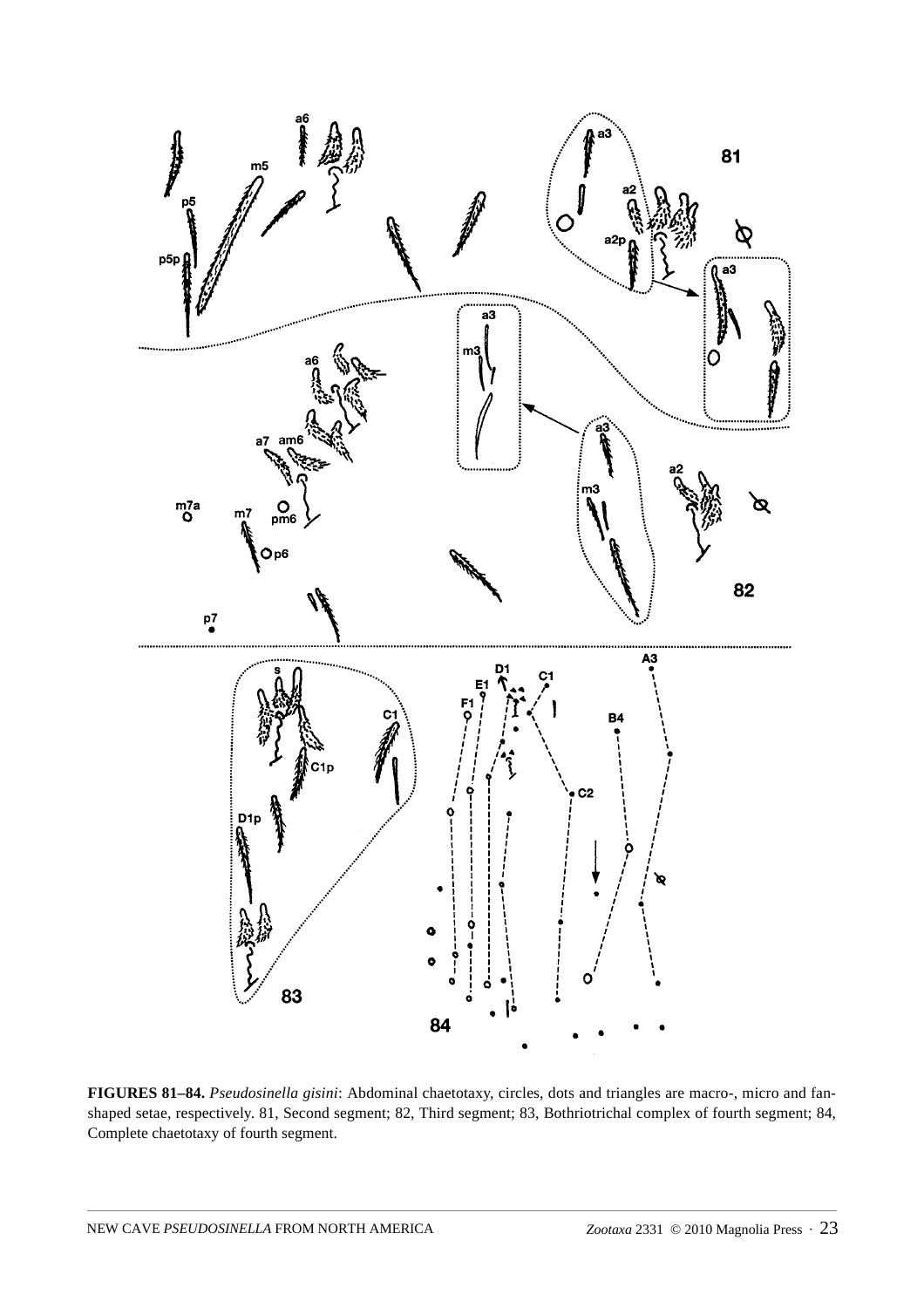

**FIGURES 85–86.** *Pseudosinella gisini*: Metathoracic claw complex. 85, Common claw; 86, Claw of small individuals from Fuell's Fruit Cave and Scott's Hollow Cave.

from Scott's Hollow Cave have an elongate unguis (Fig. 86) with only the basal pair of inner teeth present, the outer tooth is very close to the base of the unguis and the lateral teeth appear to be absent, the tenent hair is acuminate and shorter than the unguiculus, and the unguiculus is sharply acuminate. These two individuals are relatively small (manubrial length≈ 0.47mm for individual from Fuell's Fruit Cave), either have one or no eyes (Fuell's Fruit Cave), and have all peristomal and setae (except **pss2**) ciliate (Fig. 75), but otherwise are similar to other individuals in the samples in which they were included. Ventral tube of most individuals with  $2-3+2-3$  macrosetae on distal anterior margin and 16 disto-lateral setae, three small individuals (manubrium <sup>≤</sup> 0.29mm) with only one distal macroseta on anterior face; setae on posterior face obscured in all specimens studied, but apparently more than ten in number. Chaetotaxy of manubrial plate with 6 outer and 2 inner setae separated by 2 pseudopores. Apical mucronal tooth not much longer than basal tooth.

**Remarks**. Christiansen and Bellinger (1996) divided *P. gisini* into three subspecies based on the presence or absence of microsensilla **7a** on the sense organ of Ant. 3, eye number, sculpturing of setae along the ventral groove on the head (postlabial setae I), and to a lesser extent the labial and ventral tube chaetotaxy. Thus, the presence of sensilla **7a** on the sense organ of Ant. 3 identifies *P. g. gisini*, absence of sensilla **7a** and reduction of labial seta r identifies *P. g. virginia* Christiansen & Bellinger, 1996 and the combination of an absent sensilla **7a** and ciliate labial seta **r** characterizes *P. g. carolina* Christiansen & Bellinger, 1996. Other characters show uneven degrees of overlap among the three forms and can be used to differentiate among them only in combination with the characters mentioned above. Unfortunately, in 10 of the 21 individuals examined Ant. 3 had broke off or was obstructed by other appendages, but the individuals in which the presence or absence of sensilla **7a** could be determined form an heterogeneous group and do not fit the range of variation proposed by Christiansen and Bellinger (1998) for each subspecies. Of the 11 individuals in which Ant. 3 is intact, 5 have sensilla **7a** and would be identified as *P. g. gisini*, whereas 6 individuals have a small acuminate labial seta **r** which is either ciliate or smooth and would be identified as *P. g. carolina*. However, all putative *P. g. carolina* have 2 eyes (except the individual from Fuell's Fruit Cave mentioned above in reference to claw structure, which is blind) instead of the 0–1 typical of the subspecies, and all have the anterior seta in postlabial column I smooth (ciliate in typical *P. g. carolina*). Following the geographical distribution of the subspecies reported by Christiansen & Bellinger (1998), all individuals examined here should belong into *P. g. gisni* and all should have sensilla **7a**. Most individuals in which only one 7-series sensilla is visible are small and it is possible that either **7** or **7a** is secondary and absent in early instars (cf. Figs. 74, 76–77). The absence of sensilla **7a** in medium size individuals may result from broken antennae that did not re-grow a normal complement of sensilla.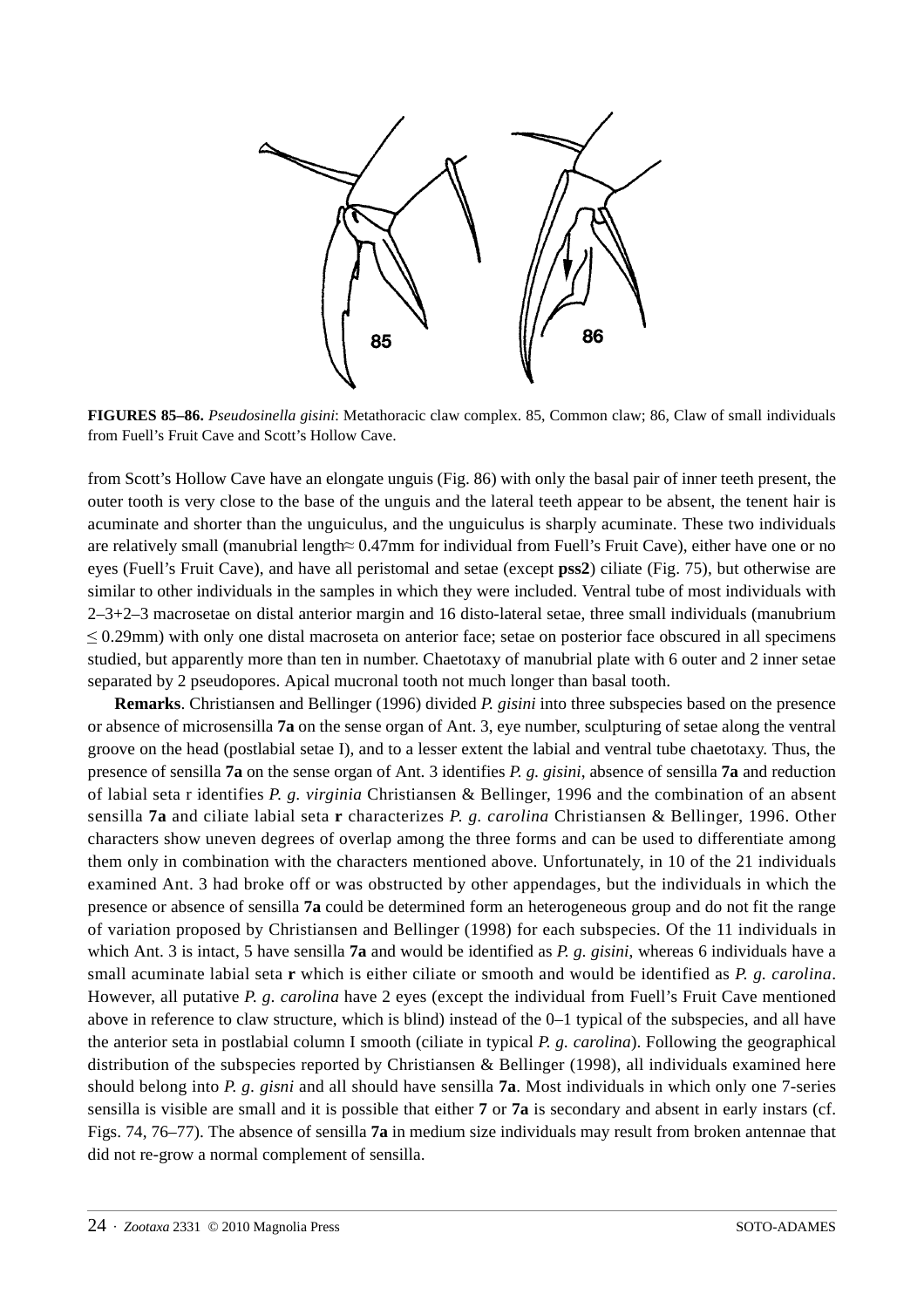Figs 88–104, Table 6

**Material Examined**. **West Virginia, MERCER** Co., Honacker Cave, 2 individual on one slide and 2 others in alcohol; Chris's Last Look, 2 individual on one slide and 2 others in alcohol. **Virginia**, **SMYTHE** Co., Dead Air Cave, water pool, 16 March 2000, 3 individuals on one slide.

**Descriptive notes.** Length to 2.4mm; color in alcohol white, without trace of pigment. Subapical sense organ weakly clavate (Fig. 87). Ant. 3 sense organ formed by two thin walled rods in shallow pits (Fig. 88); the segment has additional basally-swollen, thin walled setae and conic sensilla near the usual sense organ. Dorsal head chaetotaxy (Fig. 93) includes 6–7 macrosetae along antennal base, and macrosetae **A0**, **A2**, **A3**, **M1/S1**, **S2**, **S3** and **Pa5**; **A1** ciliate, all other dorsal microsetae smooth; seta **S0** closer to **S2** than **S3**; **M1/S1** just posterior to **M2**. Eyes absent. Prelabral and all labral setae smooth. Labral papillae obscured. Peristomal setae (Fig. 89) **pss0** ciliate, **pss1–2** smooth, pleural fold setae smooth. Ungulum of maxilla with 3 teeth. Labial papilla E (Fig. 92) with lateral process curved inwards and not reaching tip of papilla. Labial palp with proximal seta **Z** distinctly shorter than seta **Y** (Fig. 90). Labial chaetotaxy **M1M2oEL1L2A1–5**; in some individuals **r** visible as a translucent conic sensilla barely protruding beyond socket. Postlabial chaetotaxy (Fig. 90) with 4+4 setae along ventral groove, seta **I1** always smooth, **I4** always ciliate, **I2–3** variable, either ciliate or smooth; **C1** smooth, and 5–8 posterior ciliate setae not organized into a column; **E1** smooth, **E2** ciliate; **L1** smooth, **L2** ciliate but not modified; **O1** modified into a conic microsetae similar to but longer than labial **r**, **O2** smooth or ciliate. Inner macrochaetotaxy of body as 32/0100+3. Mesothoracic macrosetae **p2**, **p3** and **p5** present (Fig. 95). Metathorax (Fig. 97) with macroseta **p2** and **p3**. Abd. 1 seta **a6** absent, **a3** and/or **a5**, displaced anteriorly out of the row (Fig. 98). Chaetotaxy of Abd. 2 (Fig. 99) with **a6** and all supplementary setae fan-shaped; **a2** ciliate, **a2p** absent; **a3** fan-shaped, external to **as**, and surpassing tip of **as**; **as** not reaching socket of macroseta **m3**; **m3e** not reaching socket of **as**; socket of **m5** modified as a normal macroseta, but seta itself subequal or shorter than seta **p5p**; **p5p** a short, ciliate mesoseta. Abd. 3 (Fig. 100) with **a2**, **a6**, **am6**, **a7** and all supplementary setae fan-shaped or ciliate; **mi** shorter than **ml**; **a3** ciliate, anterior to and far from **as**; **as** reaching **m3**, nearly half the length of **m3**; **d2** reaching **p5**; **a7** inserted close to, longer than, and reaching **am6**; **m7** a normal microseta inserted anterior to **p6**; **p7** a long microseta; **m7a** macroseta; 1–2 additional acuminate macrosetae present posterior to **p7**. Abd. 4 bothriotrichal complex as in Fig. 101: **s** absent; **a**, **m, D1**, **Pi** and **Pe** fan-shaped; **C1p**, **T3** and **D1p** ciliate; **T3** and **D1p** almost forming a row, **T3** and **D1p** reaching **Pi** and **Pe** respectively. General chaetotaxy of Abd. 4 (Fig. 102) with macrosetae **B4, B5, B6, T6**, **T7, D2**, **E1, D3, E2, E3**, **F1** and **F3**; microseta posterior to **E3** present; macroseta **B5** anterior to a line drawn between **A5** and **C2**. Posterior setae on Abd. 4 usually 3+3. Trochanteral organ with 17–18 setae. Metathoracic femora with three blunt macrosetae inserted near the middle of the segment. Tenet hair (Fig. 103) acuminate, slightly shorter than unguiculus; unguiculus lanceolate with a small basal swelling and weakly truncate on third pair of legs; posterior lamella of all legs with small, clear tooth in the two largest individuals, but smooth on smaller specimens, all other lamellae smooth (Fig. 104). Unguis with three teeth (Fig.103): basal pair clearly unequal in size, shortest member of the pair smaller than distal unpaired tooth; unpaired tooth prominent; outer teeth short, not nearly attaining basal inner teeth, clearly seen only on proand mesothoracic legs, metathoracic claws apparently lacking outer teeth. Collophore with up to 11 distolateral setae; anterior face with 7–8 setae; posterior face with 3+3 distal setae. Dens with distal uncrenulate section at least 4x length of mucro (Fig. 91). Manubrial plate with 2 outer and 2 inner setae separated by 2 pseudopores. Apical mucronal tooth longer and narrower than basal tooth (Fig. 91).

**Remarks**. I have examined three individuals from Dead Air Cave in Smythe Co. Virginia kindly sent to me by Kenneth Christiansen and they differ from the material from West Virginia (Table 6) in the structure of labial seta **m1**, number and structure of setae in postlabial row O (Fig. 96) and in that Abd. 4 **B4** is a micro-, instead of a macroseta (Fig. 102, arrow). Some of this variation (e. g., number of setae on postlabium, Th. 2 and Abd. 4) may be attributed to differences in body size between locations given that the smallest specimen from Mercer Co. is 1.8mm long whereas the largest specimen seen from Smythe Co. is just 1.3mm long.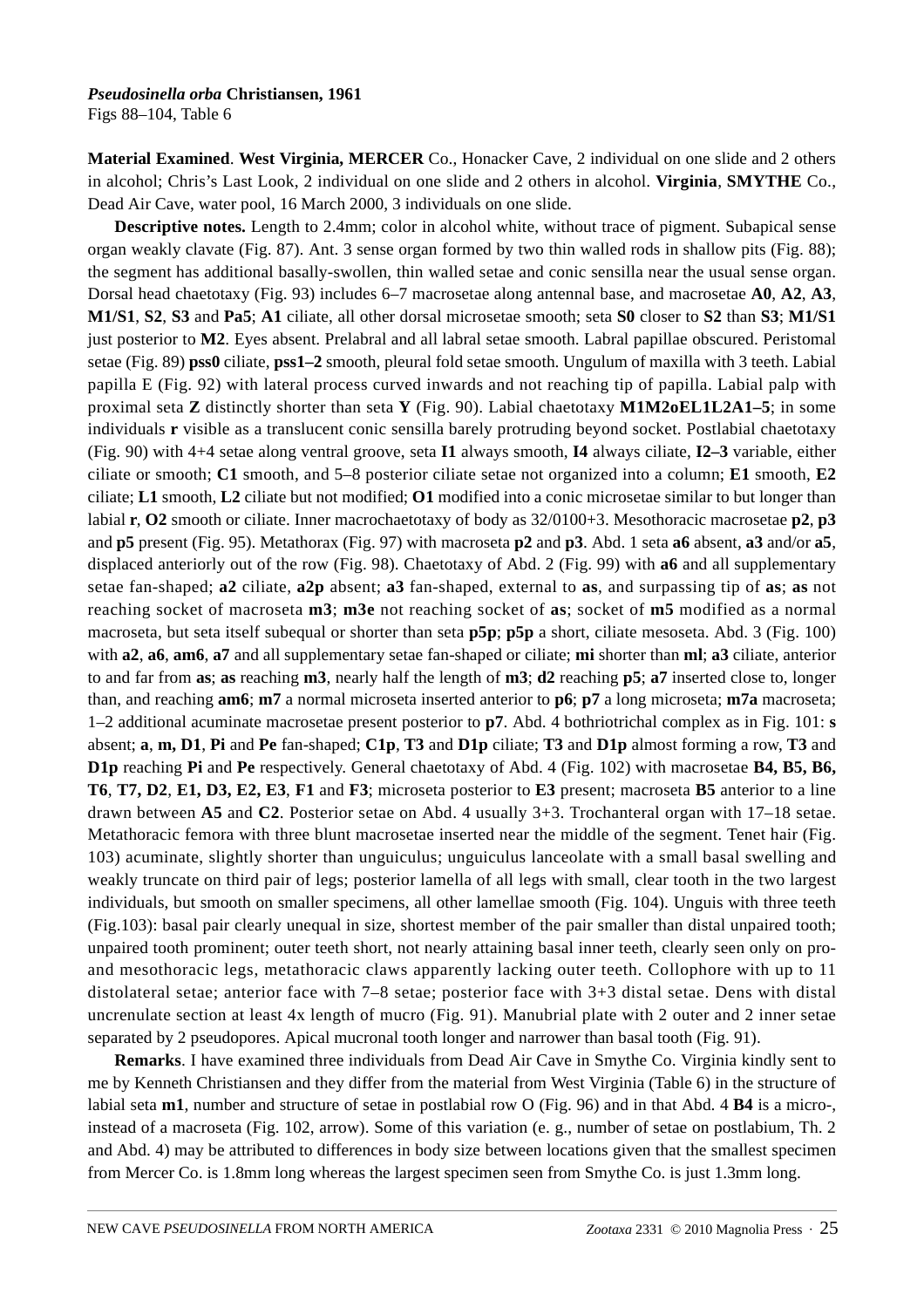

**FIGURES 87–96.** *Pseudosinella orba*: 87, Subapical sensilla of fourth antennal segment; 88, Sense organ of third antennomere and associated sensilla; 89, Peristomal and pleural fold setae; 90, Position of proximal setae of labial palp relative to papilla A and C; 91, Mucro and distal uncrenulate section of dens; 92, Labial palp papilla E; 93, Dorsal head chaetotaxy, left side labeled using the RST system, right side labeled using the AMS system; 94, Labial and postlabial chaetotaxy, dots and circles are smooth and ciliate setae, respectively, setae represented by circles with dots can be ciliate or smooth; 95, Mesothoracic chaetotaxy; 96, Labium and postlabium, individuals from Smythe Co. Virginia.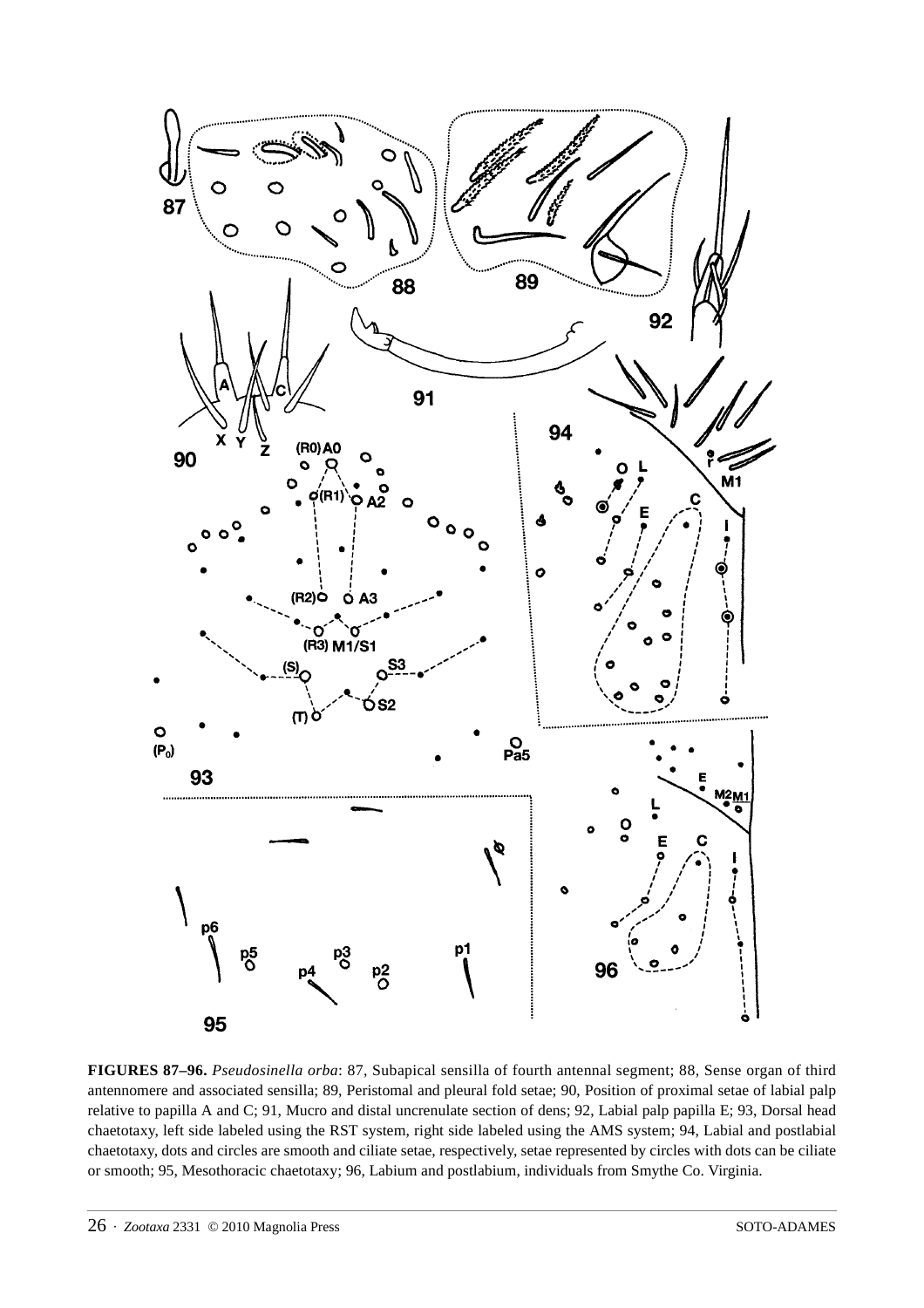

**FIGURES 97–100.** *Pseudosinella orba*: 97, Metathorax, inner chaetotaxy; 98, First abdominal segment; 99, Second abdominal segment, seta **m3e** is smooth, all other acuminate setae are finely ciliate; 100, Third abdominal segment.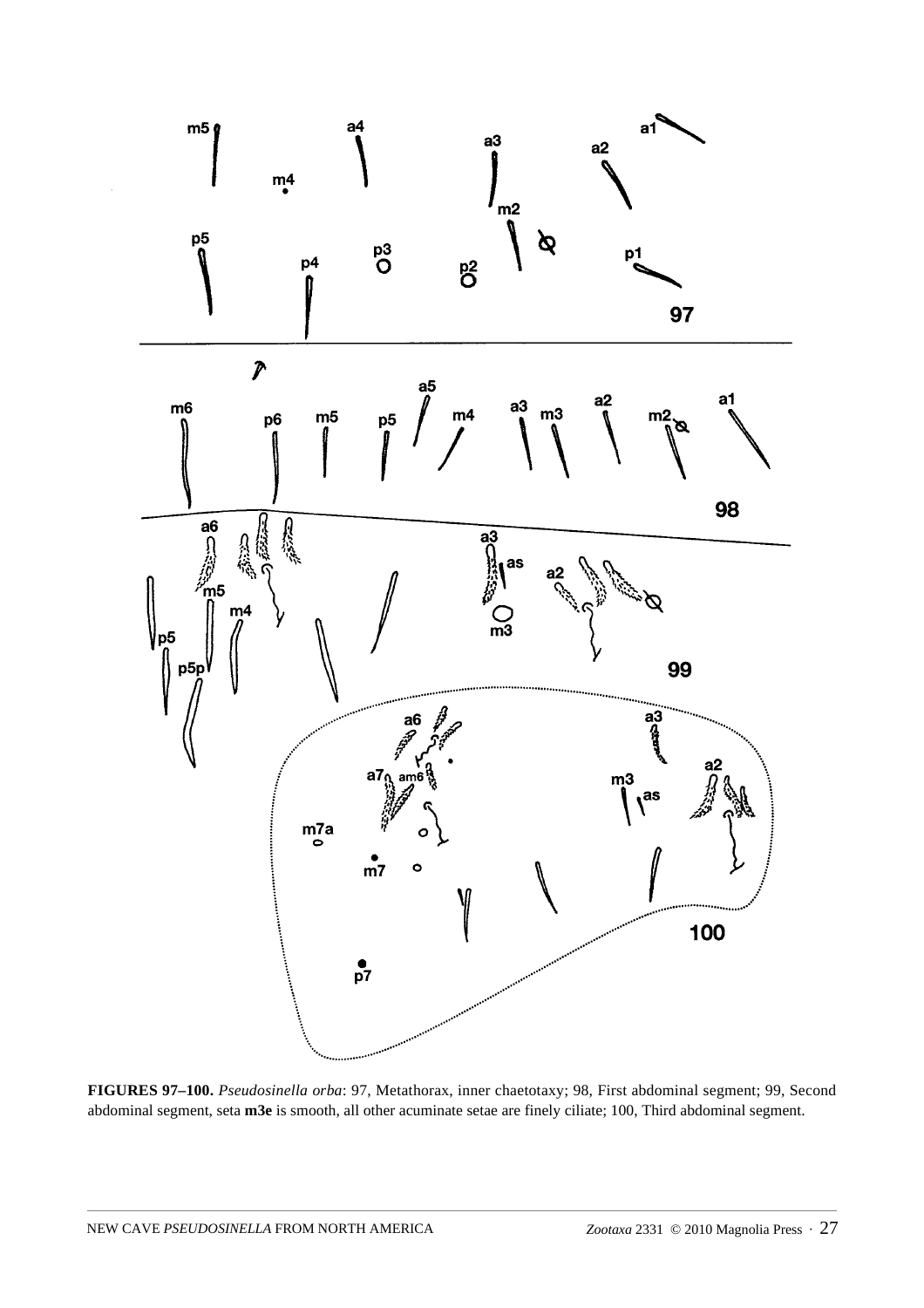However, populations considered by Christiansen and Bellinger (1998) as con-specific with *P. orba* also vary in details of the chaetotaxy of the head (dorsal), labium, postlabium, Th. 2, Th. 3 and Abd. 4 as shown in Table 6. These different 'populations' may in fact represent isolated species in a species complex, but a detailed analysis of the geographic distribution of the variation must be completed before reaching a conclusion. In addition, the chaetotaxy of the types from Tennessee needs description.



**FIGURES 101–104.** *Pseudosinella orba*: 101, Bothriotrichal complex of fourth abdominal segment; 102, Complete chaetotaxy of fourth abdominal segment, in specimens from Smythe Co., Virginia, B4 (arrow) as microseta; 103, Metathoracic claw complex; 104, Pro- and mesothoracic unguiculus.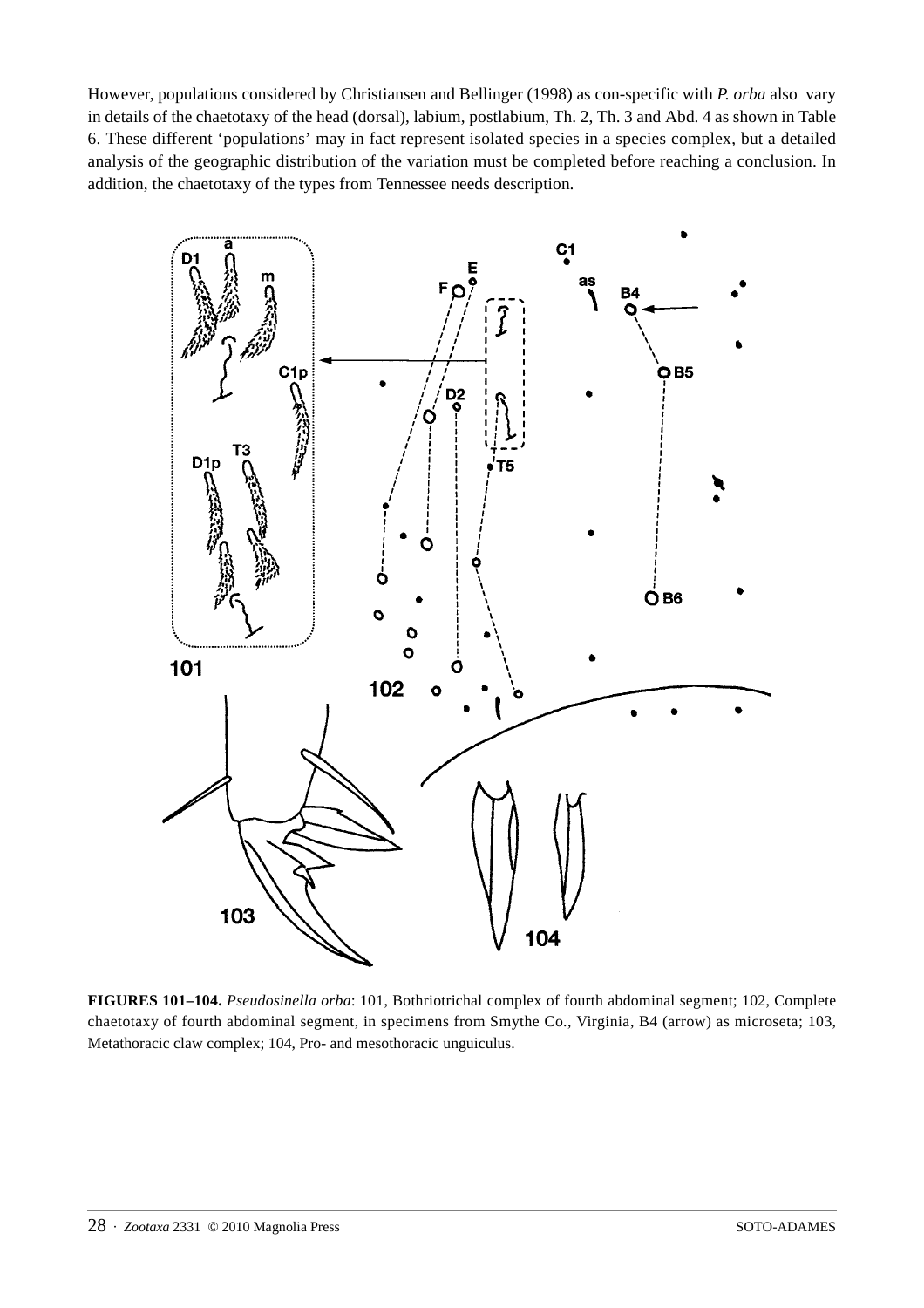|                                      | Head<br>Macroseta S <sub>2</sub> | Labium m1 | Postlabium<br>Column O      | Th. 2 Macrosetae | Th. 3<br>Macrosetae | Abd. 4<br>Macroseta C1 | Abd. 4<br>Medial |
|--------------------------------------|----------------------------------|-----------|-----------------------------|------------------|---------------------|------------------------|------------------|
| 'Population'                         |                                  |           |                             |                  |                     |                        | Macrosetae       |
| WV, Mercer Co.<br>(New)              | present                          | smooth    | $2-3$ setae; O1<br>modified | 3                | $\overline{2}$      |                        | 3                |
| WV, Mercer Co.<br>(C&B, 1998)        | present                          | smooth    | ?                           | 3                | 3                   | $+$                    | 2                |
| VA, Smythe Co.<br>(New)              | present                          | ciliate   | 1 seta; $O1$<br>normal      | 2                | 2                   |                        | 2                |
| VA, not Smythe<br>Co. (C&B,<br>1998) | present                          | ciliate   | $\overline{\cdot}$          | 3                | 3                   |                        | 2                |
| NC, Macdowell<br>Co. (C&B,<br>1998)  | absent                           | smooth    | ?                           | 2                | 2                   | $+$                    | 2                |

**TABLE 6**. Differences between populations identified as *Pseudosinella orba* in Christiansen and Bellinger (1998) (C&B) and individuals described here from new collections from Mercer Co., WV and Smythe Co, VA. macroseta C1 +  $=$  present or  $-$  =absent.

### *Pseudosinella violenta* **(Folsom), 1924**

Figs 105–116, Table 7

**Material Examined. GREENBRIER Co**., Water Trough Cave, 3 on slides, 7 in alcohol; Tin Cave, 9 June 2004, 1 on slide.

**Descriptive notes.** The dorsal chaetotaxy of the head includes 5–6 macrosetae along the base of the antenna and posterior to needle-shaped smooth setae (Fig. 105); **A0** and **Pa5** are the only macrosetae present, all other setae in series A (except **A1**, which is ciliate), M, S and Ps are short and smooth; anterior to **A0** there is a conic sensilla (not shown in Fig. 105); **M0** absent. Macroseta **Pa5** and postocular bothriotricha (**Pa6)** distinctly displaced medially and inserted closer to seta **Ps3** than **Ps5** (cf. Figs. 105 and 4). Pleural and peristomal setae smooth and undifferentiated. Lateral appendage of labial palp papilla E curved internally and surpassing tip of papilla. Three of the four individuals examined have labial chaetotaxy as **M1M2rEL1L2** (Fig. 106), one individual with **m1** shorter than **M2**. All postlabial setae smooth in three of the four individuals examined, in one individual from Water Through Cave most setae are very weakly, but noticeably ciliate: columns I, C, E, L and O with 4, 2, 2, 3, 2 setae; **L2** and **O1** are conic to weakly blunt sensilla (Fig. 106). Ungulum of maxilla with three teeth (Fig. 112). Formula for inner macrochaetotaxy of body as 00/ 0300+2. Seta **a6** on Abd. 1 present. Abd. 2 (Fig. 110) with **a6**, **a3** and all supplementary setae around bothriotricha fan-shaped; **a2p** ciliate or smooth; macrosetae **a2**, **m3**, **m3e**, **m5** and **p5p** present. Abd. 3 (Fig. 111) with **a2**, **a6** and all supplementary setae around bothriotricha fan-shaped; **a3** ciliate, displaced posteriorly as to almost form a row with **m3** and **as**; **a7** ciliate, anterior to and reaching **am6**; **d2** absent; **p6** posterior to **p5** and **m7**; **m7a** a macroseta. Bothriotrichal complex of Abd. 4 (Fig. 113) with **T3** ciliate, all other setae fanshaped; **s** absent; **T3** and **D1p** almost aligned into a row; **D1p** reaching **Pe**; a supplementary fan-shaped seta present between **Pe** and **T5** (arrow, Fig. 113). General chaetotaxy of Abd. 4 (Fig. 114) with macrosetae **B5**, **B6**, **T7, F2, D2**, **D3**, **E2**, **E3**, **F1**, **F3**, and two others probably belonging to series **Fe** present, **B5** anterior to a line drawn between **A5** and **C2**; **C1** a ciliate microseta; a supplementary microseta present between **E1** and **E2**. Abd. 4 Posterior setae 4+4. All individuals have claws with three inner teeth, with one of the basal teeth clearly larger than the other, unguiculus with a large posterior tooth. In the individuals from Water Trough Cave the difference in size between the basal paired teeth is less marked than in the specimen from Tin cave (cf . Figs 115, 116). In addition, the posterior unguicular tooth is longer in the individual from Tin cave than in those from Water Trough Cave. Anterior face of ventral tube with 1+1 distal macrosetae and seven other basal setae (Fig. 108); posterior face with 1+1 distal and 5 basal setae (Fig. 109); lateral vesicles view obstructed in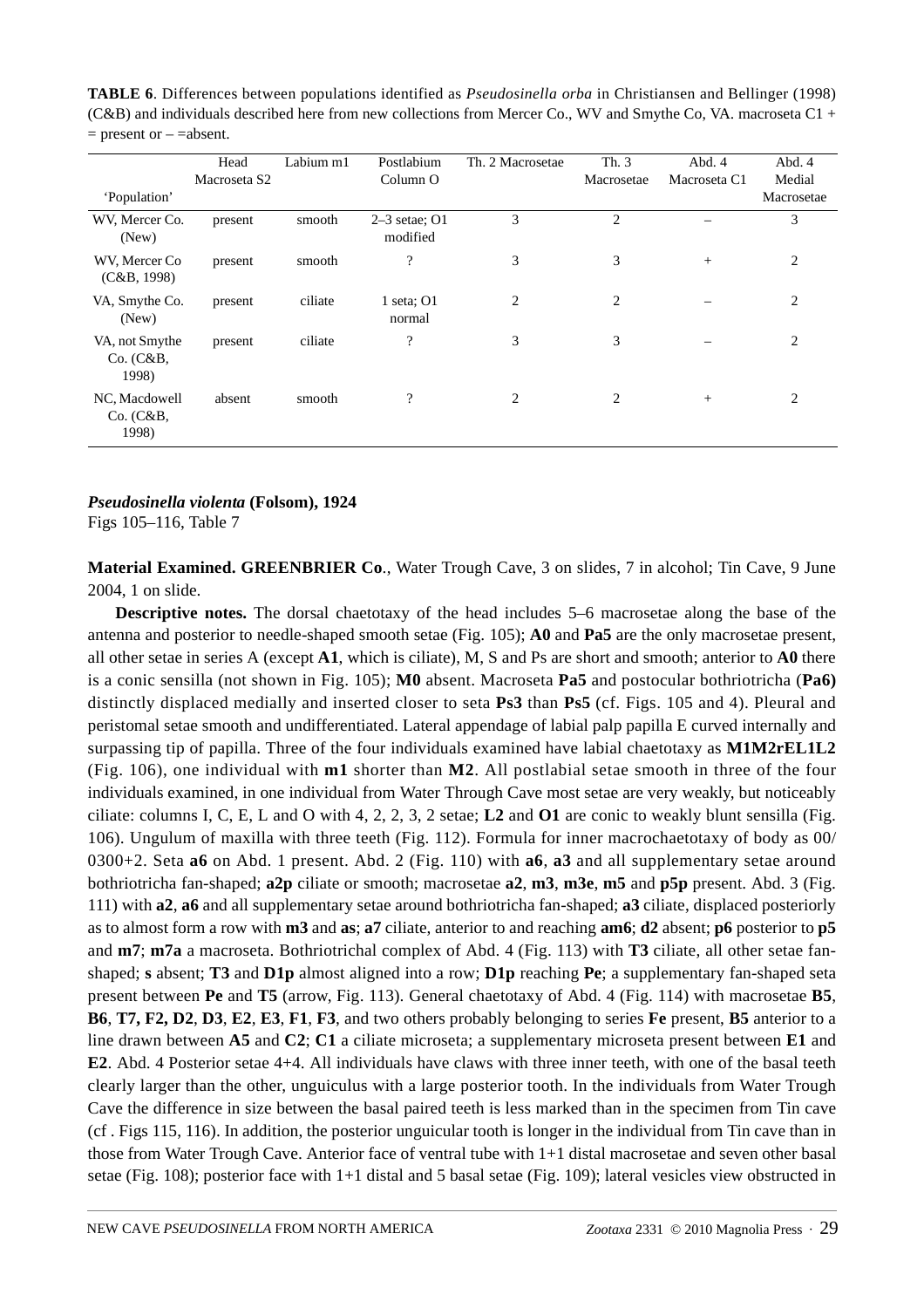all specimens examined. The three individuals from Water Trough Cave have one smooth seta on the dorsodistal row of the manubrium (Fig. 107), 1 internal and 1 external setae on the manubrial plate and short spatulate tenet hairs on all feet (fig. 115), whereas in the individual from Tin Cave all manubrial setae are ciliate, the manubrial plate has two external setae and all tenent hairs are acuminate (fig. 116).

**Remarks**. Christiansen and Culver (1969) dealt with the extensive variation seen in this species across North America. The descriptive notes presented above are provided to place the West Virginian collections in the context of the geographic variation of the species and to add some characters not considered by previous authors.

*Pseudosinella violenta* is distinguished from other blind North American *Pseudosinella* by a combination of characters which include having the postocular bothriotricha and macroseta **Pa5** displaced dorsomedially on the head, having a large posterior unguicular tooth, all posterior setae on labial triangle, and the anterior row of postlabial setae smooth, Abd. 2 with five macrosetae, Abd. 3 with setae **a3**, **as** and **m3** forming an irregular row and macroseta **p6** displaced posteriorly as to be inserted between **p5** and **p7**, Abd. 4 with macroseta **B5** displaced interiorly, closer to **C1** than **B6**, and supplementary setae between **Pe**–**T5** and **E1**–**E2**.

| <b>Species</b> | Postocular<br>bothriotricha 4 s<br>medially<br>displaced | Abd.                     | Abd.<br>$2$ a $2p$ | Abd.<br>2a2 | Abd.<br>2 m3 | Abd.<br>$2 \text{ m}$ 3e | Inner<br>Claw<br>Teeth | Tenet Hair           | Abd.<br>4 C1  | Posterior<br>Unguicular<br>Tooth |
|----------------|----------------------------------------------------------|--------------------------|--------------------|-------------|--------------|--------------------------|------------------------|----------------------|---------------|----------------------------------|
| violenta       | $^{+}$                                                   | $+$<br>—                 | $^{+}$             | M           | M            | M                        | $2 - 3$                | clavate<br>acuminate | $\mu^1$       | $+$                              |
| halophila      | $^{+}$                                                   |                          | $^{+}$             | M           | М            | M                        | 2                      | acuminate            | $\mu$         | $^{+}$                           |
| ashmoleorum    | $+$                                                      | —                        | $^{+}$             | M           | M            | M                        | 2                      | acuminate            | $\mu$         | $^{+}$                           |
| gama           | $^{+}$                                                   | $+$                      | $^{+}$             | M           | M            | M                        | 3                      | clavate              | $\mu$         | $^{+}$                           |
| bellingeri     | $\overline{\mathcal{L}}$                                 |                          |                    | M           | M            | μ                        | 4                      | clavate              | M             | $^{+}$                           |
| folsomi        | $^{+}$                                                   | $+$                      | $^{+}$             | M           | M            | M                        | 3                      | clavate              | M             |                                  |
| rolfsi         | $^{+}$                                                   | $\overline{\phantom{0}}$ | $^{+}$             | μ           | μ            | M                        | 3                      | clavate              | $\mu^{\perp}$ | $^{+}$                           |

**TABLE 7.** Characteristics of members of the *P. violenta* species group. M= macroseta;  $\mu$ = microseta; += present; -= absent

1 Enlarged and roughly ciliate, but not a macroseta in the sense used here for Abd. 4 setae in series B.

The characteristic displacement of the cephalic bothriotricha and macrosetae **Pa5** is rare among *Pseudosinella* species, were it has been reported (to my knowledge) only in *P. rolfsi* Mills, 1932, *P*. *folsomi* (Mills, 1931), *P*. *ashmoleorum* Gama, 1988, *P*. *gamae* Gisin, 1967, and *P*. *halophila* Bagnall, 1939 (*sensu* Fjellberg 2008). These six species, plus *P*. *bellingeri* Wang, Chen & Christiansen, 2002 (relative position of the postocular bothriotricha unknown) have been considered as part of an informally defined species group (e.g., Wang *et al.* 2004). Of the seven species, *P*. *bellingeri* and to some extent *P*. *folsomi* and *P*. *rolfsi* can be unambiguously distinguished, but the separation between the European forms (*ashmoleorum*, *gamae* and *halophila*) from *P. violenta* as circumscribed by Christiansen & Bellinger (1998) is not clear. Table 7 presents a list of characters used to separate species in this group. According to Christiansen and Culver (1969) *P*. *violenta* from Central Texas and south through Mexico and South America have Abd. 4 seta **s**, whereas in North American populations north of Texas, seta **s** is absent. Christiansen and Culver (1969) also report great variation in claw complex structure, with some individuals having three inner teeth while others only having two teeth. This circumscription of *P. violenta,* leads me to concluded that *P*. *gamae* is a junior synonym of *P. violenta* (Central and South American populations), *P*. *ashmoleorum* is a junior synonym of *P. halophila* (*sensu* Fjellberg 2007), which in turn differs from some North American populations of *P. violenta* only in the absence of one inner ungual tooth. I refrain from proposing a formal synonymization of these names until I have the opportunity to study types or topotypical material of each species. In any case, it is possible that the great interpopulation variation reported for *P. violenta* in the Americas masks a species complex, and that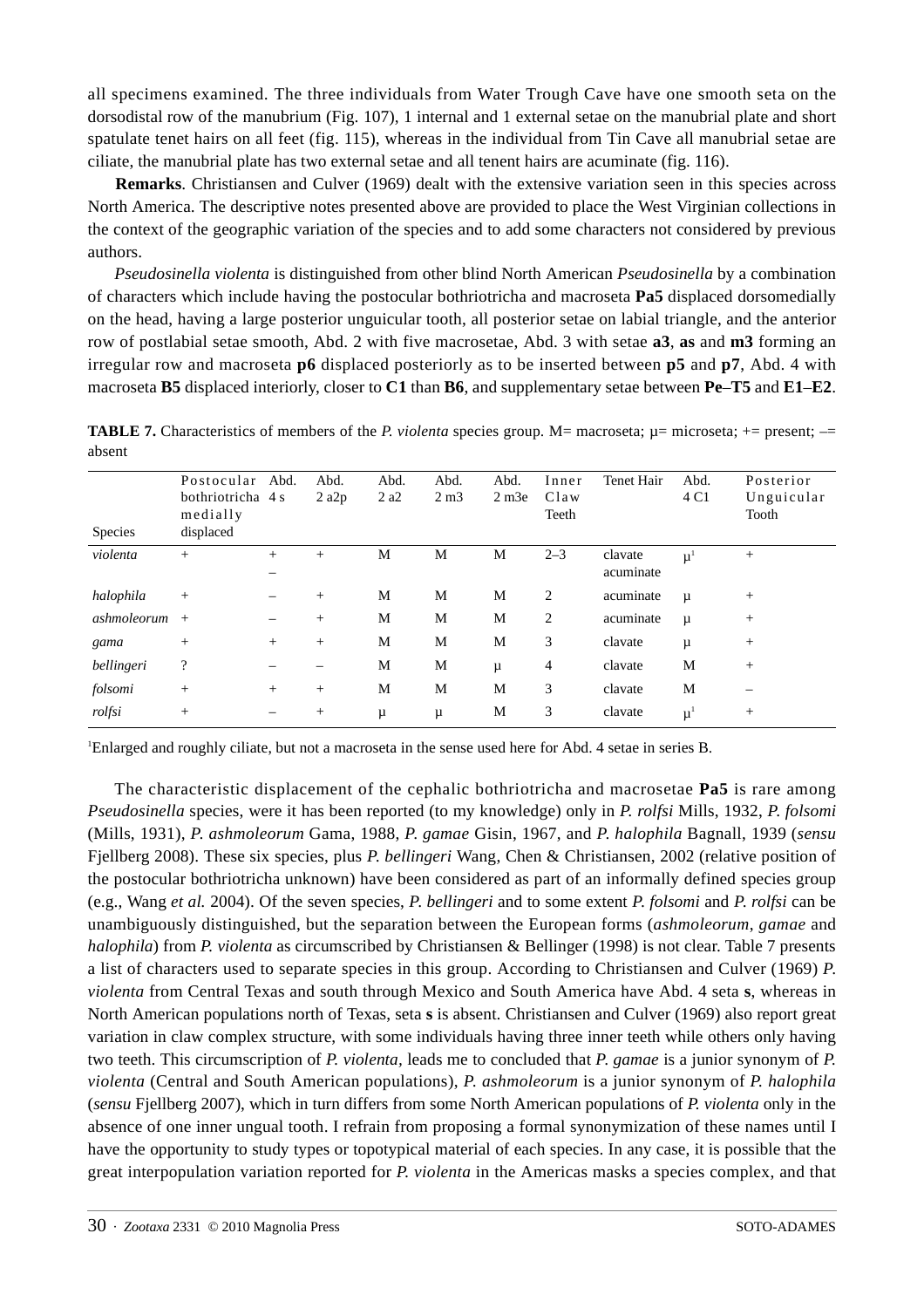some of the names applied to European populations may be available to identify particular lineages within the complex.



**FIGURES 105–110.** *Pseudosinella violenta*: 105, Dorsal head chaetotaxy; 106, Labial and postlabial chaetotaxy; 107, Distal manubrial plate; 108, Anterior face of collophore, arrows point basally; 109, Posterior face of collophore, arrows point basally; 110, Second abdominal segment.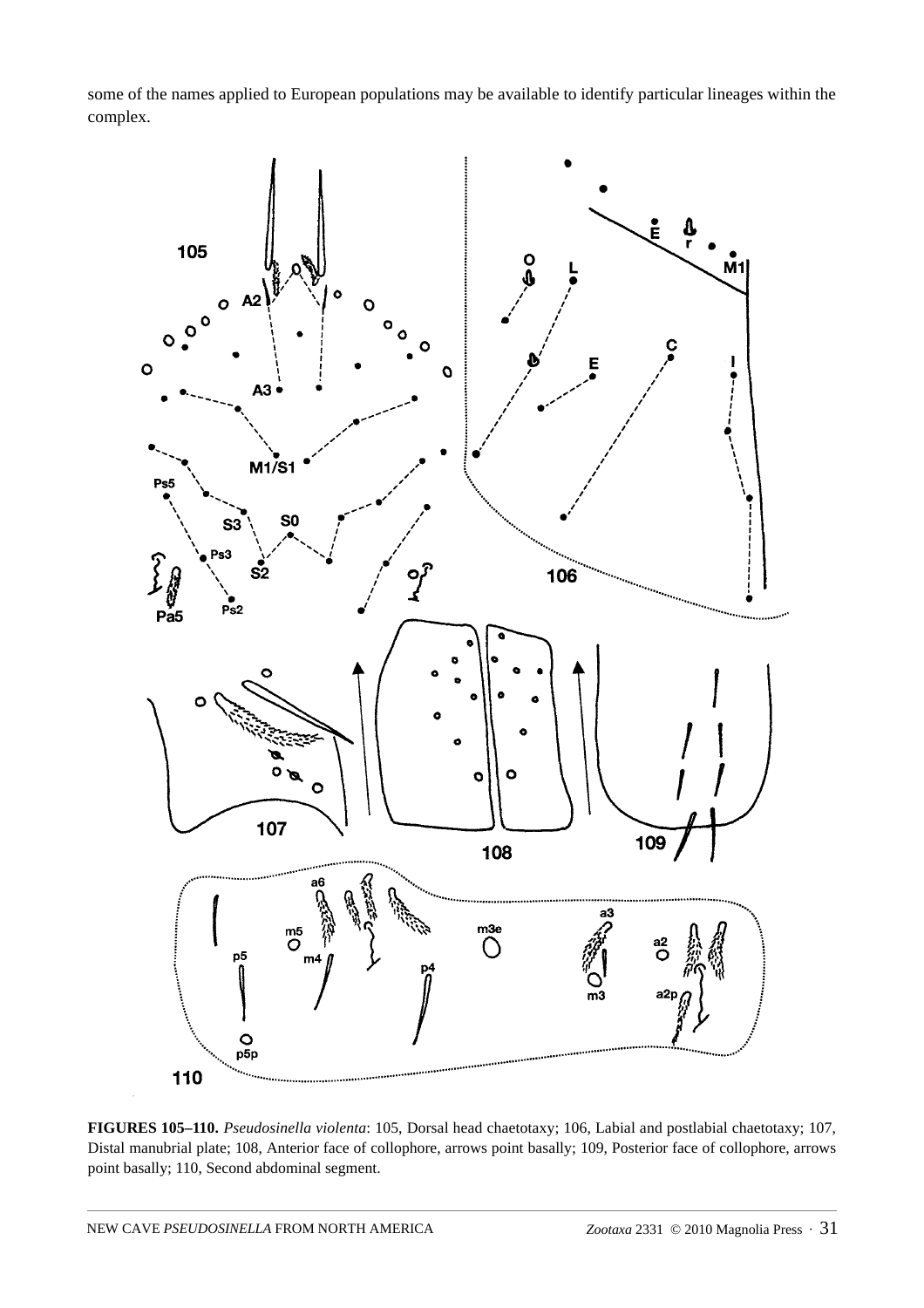

**FIGURES 111–116.** *Pseudosinella violenta*: 111, Third abdominal segment; 112, Ungulum of maxilla; 113, Bothriotrichal complex of fourth abdominal segment, arrow identifies supplementary seta; 114, Complete chaetotaxy of fourth abdominal segment; 115–116, Metathoracic claw complex, specimens from Water Trough Cave and Tin cave, respectively.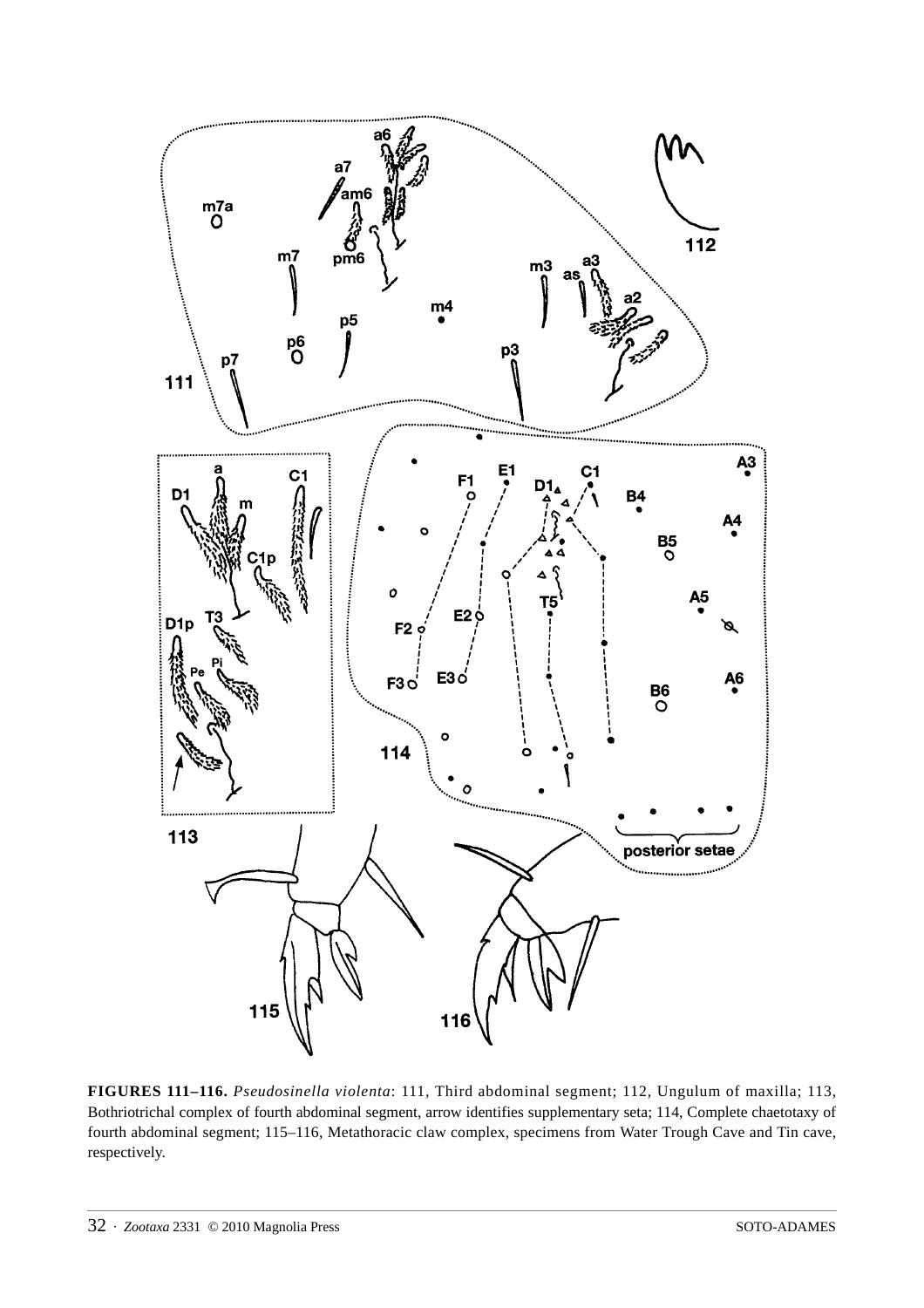#### **Acknowledgements**

I would like to thank Daniel Fong and David Culver for allowing me to study this interesting material. The comments by Eduardo Mateos and an anonymous reviewer helped to improve the clarity of the present contribution. National Science Foundation grant DEB-0075548 supported the author during the initial phase of this study.

#### **References**

- Arbea, J.A. & Ariza, E. (2007) Una nueva especie de *Lepidocyrtus* Bourlet, 1839 (Collembola: Entomobryidae) de Gerona, España. *Boletín Sociedad Entomológica Aragonesa*, 41, 87–89.
- Bagnall, R.S. (1939) Notes on British Collembola. *Entomologist's Monthly Magazine*, 75, 188–200.
- Barra, J.-A. (2004) Le genre *Seira* (Collembola, Entomobryidae) du Yémen continental. *Zoosystema*, 26, 291–306.
- Chen, J.-X. & Christiansen, K. (1993) The genus *Sinella*, with special reference to *Sinella* sensu stricto (Collembola: Entomobryidae) from China. *Oriental Insects,* 27, 1–54.
- Chen, J.-X. & Christiansen, K. (1997) Subgenus *Coecobrya* of the genus *Sinella* (Collembola: Entomobryidae) with special reference to the species of China. *Annals Entomological Society of America*, 90, 1–19.
- Christiansen, K. (1961) The genus *Pseudosinella* in caves of the United States. *Psyche*, 67(1960), 1–25.
- Christiansen K. & Bellinger P. (1980) *The Collembola of North America north of the Rio Grande; A taxonomic analysis*. Grinnell College, Grinnell, Iowa, 1322pp.
- Christiansen K. & Bellinger P. (1996) Cave *Pseudosinella* and *Oncopodura* new to science. *Journal of Caves and Karst Studies*, 58, 38–53.
- Christiansen K. & Bellinger P. (1998) *The Collembola of North America north of the Rio Grande; A taxonomic analysis*. Grinnell College, Grinnell, Iowa, 1518pp.
- Christiansen, K. & Culver, D. (1969) Geographical variation and evolution in *Pseudosinella violenta* (Folsom). *Evolution*, 23, 602–621.
- Christiansen, K., Jordana, R. & Ariño, A.H. (2009) *Pseudosinella* species of the world database and identification key. Available from http://www.unav.es/unzyec/collembola/ (accessed 12 August 2009).
- Fjellberg, A. (1999) The labial palp in Collembola. *Zoolgischer Anzeiger*, 237, 309–330.
- Fjellberg, A. (2007) The Collembola of Fennoscandia and Denmark. Part II: Entomobryomorpha and Symphypleona. *Fauna Entomologica Scandinavica*, 47, 1–264.
- Folsom, J.W. (1902) Collembola from the grave. *Psyche*, 9, 363–367.
- Folsom, J.W. (1924) New species of Collembola from New York State. *American Museum Novitate*s, 108, 1–12.
- Fong, D.W., Culver, C.C., Hobbs III, H.H. & Pipan, T. (2007) The invertebrate cave fauna of West Virginia, Second edition. *West Virginia Speleological Survey*, 16, 1–163.
- Gama M.M. da (1988) Systématique évolutive des *Pseudosinella*. XIV. Deux espèces nouvelles provenant des Açores (Insecta: Collembola). *Revue Suisse de Zoologie*, 95, 607–611.
- Gisin, H. (1967) Espèces nouvelles et lignées évolutives de *Pseudosinella* endogés (Collembola). *Memórias e Estudos do Museum Zoológico da Universidade de Coimbra*, 301, 1–25.
- Hüther, W. (1971) Collembolen von einem Hamburger Müllplatz. *Entomologishe Mitteilungen aus dem Zoologischen Museum Hamburg*, 72, 157–165.
- Hüther, W. (1986) New aspects in taxonomy of *Lepidocyrtus* (Collembola). *In* R. Dallai (Ed.), *2nd International Seminar on Apterygota*. University of Siena, Siena, Italy, pp. 61–65.
- Jordana, R. & Baquero, E. (2005) A proposal of characters for taxonomic identification of *Entomobrya* species (Collembola, Entomobryomorpha), with description of a new species. *Abhandlungen und Berichte des Naturkundemuseums, Görlitz*, 76, 117–134.
- Jordana, R. & Baquero, E. (2007) New species of *Pseudosinella* Schäffer, 1897 (Collembola, Entomobryidae) from Spain. *Zootaxa*, 1465, 1–14.
- Mari Mutt, J.A. (1979) A revision of the genus *Dicranocentrus* Schött (Insecta: Collembola: Entomobryidae). *Agricultural Experiment Station University of Puerto Rico, Bulletin*, 259, 1–79.
- Mari Mutt, J.A. (1986) Puerto Rican species of *Lepidocyrtus* and *Pseudosinella* (Collembola: Entomobryidae). *Caribbean Journal of Science*, 22, 1–48.
- Mateos, E. (2008a) The European *Lepidocyrtus* Bourlet, 1839 (Collembola: Entomobryidae). *Zootaxa*, 1769, 35–59.
- Mateos, E. (2008b) Definition of *Lepidocyrtus lusitanicus* Gama, 1964 species-complex (Collembola, Entomobryidae), with description of new species and color forms from the Iberian Peninsula. *Zootaxa*, 1917, 38–54.